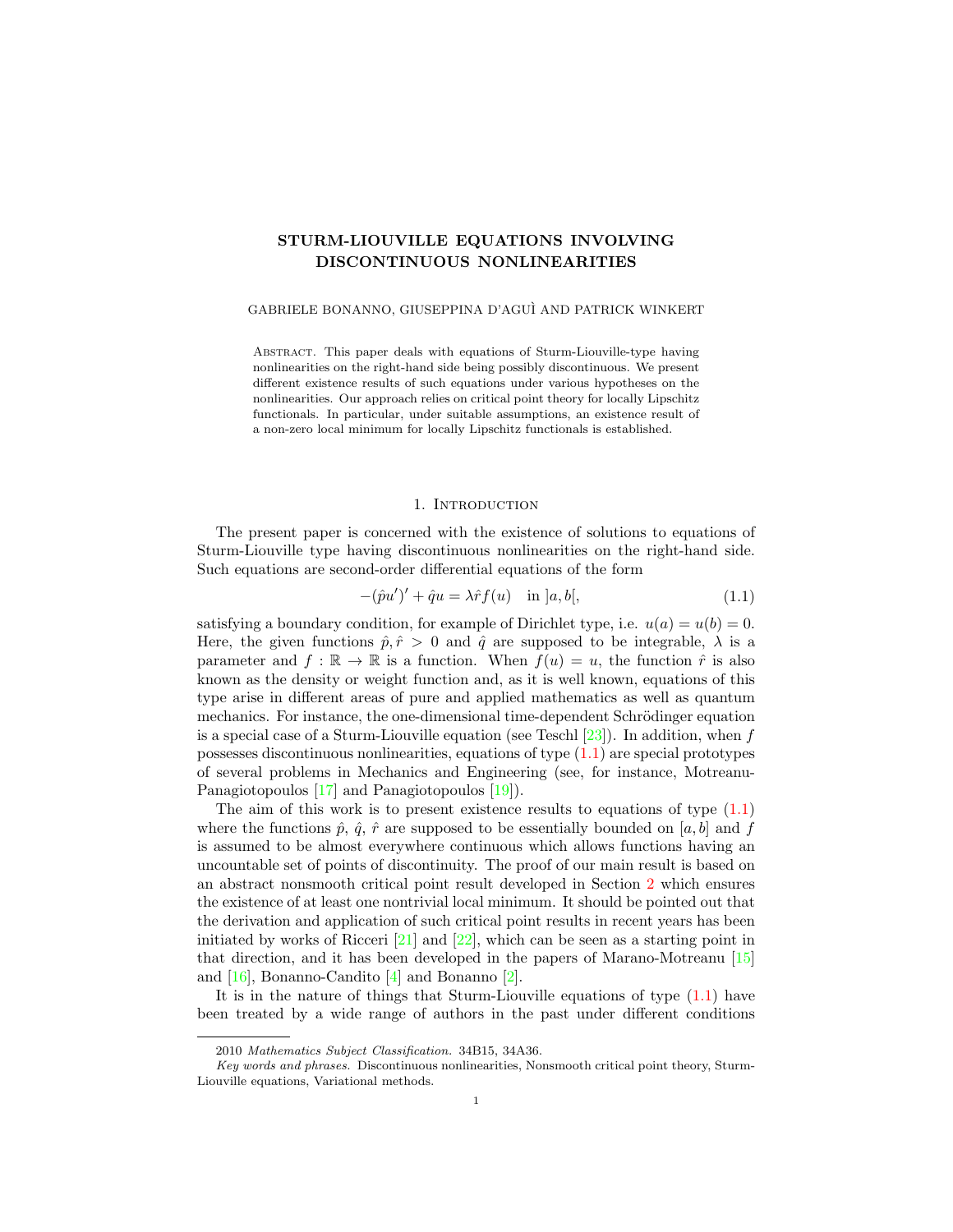on the nonlinearity. We mention the works of Afrouzi-Heidarkhani [\[1\]](#page-14-5), Bonanno-Buccellato [\[3\]](#page-14-6), Bonanno-Sciammetta  $[6]$ , He-Ge [\[12\]](#page-14-8), Henderson-Thompson [\[13\]](#page-14-9) and the references therein. Indeed, our results extend those ones in  $[6]$  requiring  $L^1$ -Carathéodory functions to the case of discontinuous right-hand sides.

As a particular case of our main theorem we have the following result if  $\hat{p} = \hat{r} = 1$ and  $\hat{q} = 0$ .

<span id="page-1-2"></span>**Theorem 1.1.** Let  $f : \mathbb{R} \to \mathbb{R}$  be a locally essentially bounded and almost everywhere continuous function satisfying inf<sub>R</sub>  $f > 0$ . Then there exists a number  $\overline{\lambda} > 0$ such that, for each  $\lambda \in ]0, \overline{\lambda}[,$  problem

<span id="page-1-1"></span>
$$
-u'' = \lambda f(u) \qquad in \ ]a, b[,
$$
  

$$
u(a) = u(b) = 0
$$
 (1.2)

admits at least one nontrivial positive solution.

We recall that a solution of  $(1.2)$  is a function  $u \in C^1([a, b])$  such that u' is absolutely continuous,  $u(a) = u(b) = 0$  and  $-u''(t) = \lambda f(u(t))$  for almost every  $t \in [a, b]$  (see Section 3). The proof of this theorem follows directly by applying Corollary [3.5](#page-12-0) (see Section [3,](#page-6-0) Remark [3.6\)](#page-13-0).

The paper is arranged as follows. In Section [2,](#page-1-0) we recall some basic facts about nonsmooth analysis and we establish an existence result of a non-zero local minimum for locally Lipschitz functionals (see Theorem [2.3\)](#page-3-0). Moreover, two consequences (Theorems [2.4](#page-4-0) and [2.5\)](#page-5-0) are pointed out. In particular, Theorem [2.5](#page-5-0) is a useful tool in order to establish nontrivial solutions to differential problems having discontinuous nonlinearities. Section 3 is devoted to a boundary value problem with Sturm-Liouville equation involving discontinuous nonlinearities, where the main result is Theorem [3.1](#page-7-0) which ensures the existence of a nontrivial solution. Finally, in the same section, two helpful corollaries (Corollaries [3.4](#page-12-1) and [3.5\)](#page-12-0) and some concrete examples (Examples [3.7](#page-13-1) and [3.8\)](#page-14-10) to illustrate the applicability of our results, are pointed out.

#### 2. Preliminaries

<span id="page-1-0"></span>Let us start by recalling some basic notions in nonsmooth analysis that are required in the sequel. For a real Banach space  $(X, \|\cdot\|_X)$ , we denote by  $X^*$  its dual space and by  $\langle \cdot, \cdot \rangle$  the duality pairing between X and  $X^*$ . A function  $f : X \to \mathbb{R}$ is said to be locally Lipschitz if for every  $x \in X$  there exist a neighborhood  $U_x$  of x and a constant  $L_x \geq 0$  such that

$$
|f(y) - f(z)| \le L_x \|y - z\|_X \quad \text{ for all } y, z \in U_x.
$$

For a locally Lipschitz function  $f: X \to \mathbb{R}$  on a Banach space X, the generalized directional derivative of f at the point  $x \in X$  along the direction  $y \in X$  is defined by

$$
f^{\circ}(x; y) := \limsup_{z \to x, t \to 0^+} \frac{f(z + ty) - f(z)}{t}
$$

(see Clarke [\[10,](#page-14-11) Chapter 2]). Note that if  $f : X \to \mathbb{R}$  is strictly differentiable, that is, for all  $x \in X$ ,  $f'(x) \in X^*$  exists such that

$$
\lim_{\substack{z \to x \\ t \to 0^+}} \frac{f(z+ty) - f(z)}{t} = \langle f'(x), y \rangle \quad \text{for all } y \in X,
$$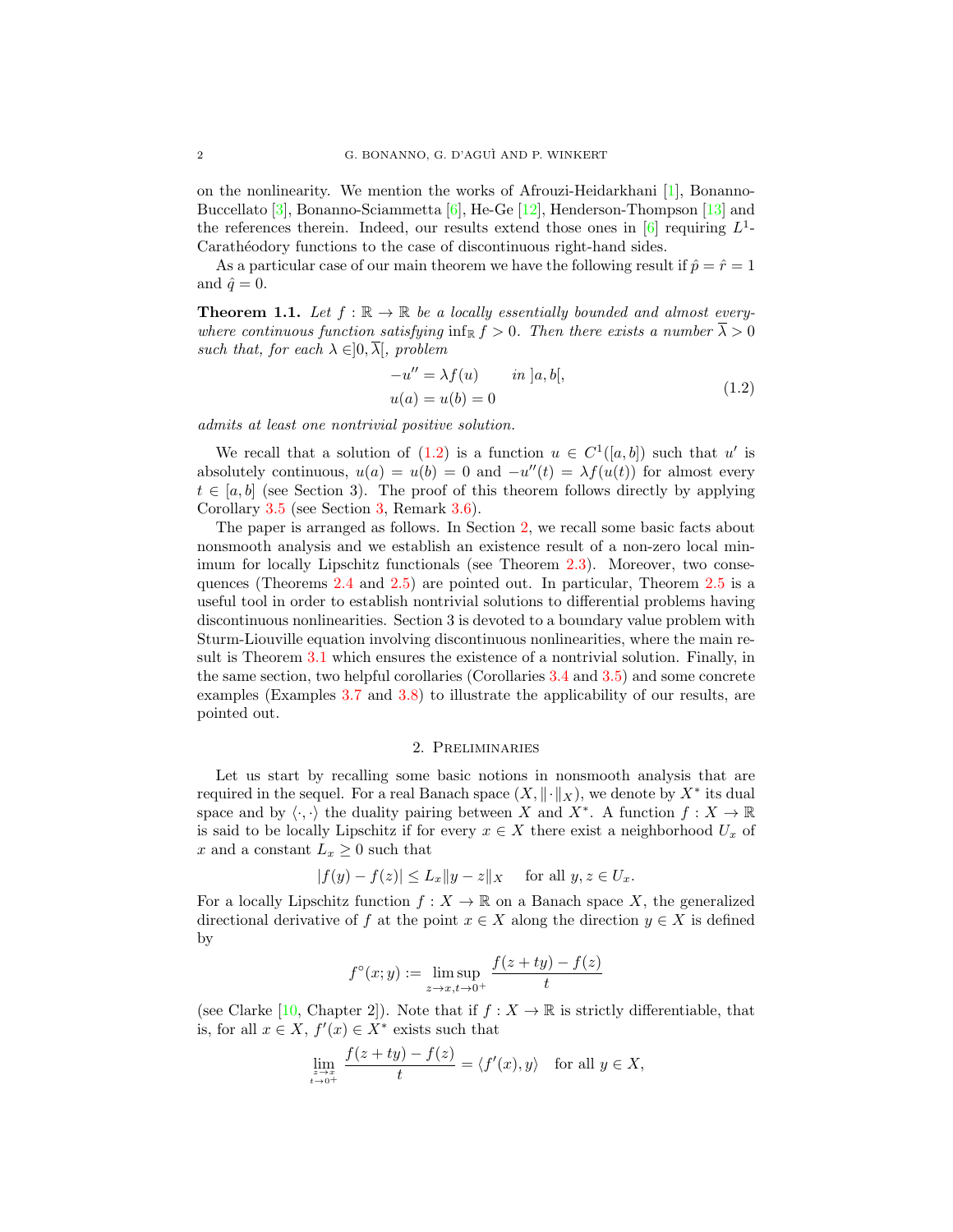then the usual directional derivative  $f'(x; y)$  given by

$$
f'(x; y) = \lim_{t \to 0^+} \frac{f(x + ty) - f(x)}{t}
$$

exists and coincides with the generalized directional derivative  $f^{\circ}(x; y)$ .

If  $f_1, f_2 : X \to \mathbb{R}$  are locally Lipschitz functions, then we have

$$
(f_1 + f_2)^{\circ}(x; y) \le f_1^{\circ}(x; y) + f_2^{\circ}(x; y) \quad \text{for all } x, y \in X. \tag{2.1}
$$

The generalized gradient of a locally Lipschitz function  $f : X \to \mathbb{R}$  at  $x \in X$  is the set

$$
\partial f(x) := \{ x^* \in X^* : \langle x^*, y \rangle \le f^{\circ}(x; y) \text{ for all } y \in X \}.
$$

Based on the Hahn-Banach theorem we easily verify that  $\partial f(x)$  is nonempty. An element  $x \in X$  is said to be a critical point of a locally Lipschitz function  $f: X \to \mathbb{R}$ if there holds

$$
f^{\circ}(x; y) \ge 0 \quad \text{ for all } y \in X
$$

or, equivalently,  $0 \in \partial f(x)$  (see Chang [\[9\]](#page-14-12)).

Let  $\Phi, \Psi : X \to \mathbb{R}$  be two locally Lipschitz continuous functions. We put

<span id="page-2-1"></span> $I = \Phi - \Psi.$ 

We further fix two numbers  $r_1, r_2 \in [-\infty, +\infty]$  such that  $r_1 < r_2$ . The following definition is a special version of the Palais-Smale condition ((PS) for short).

**Definition 2.1.** We say that the function  $I: X \rightarrow \mathbb{R}$  fulfills the Palais-Smale condition cut off lower at  $r_1$  and upper at  $r_2$  (<sup>[r<sub>1</sub>]</sup>(PS)<sup>[r<sub>2</sub>]</sup>-condition for short) if any sequence  $(u_n) \subseteq X$  satisfying

- (1)  $I(u_n)$  is bounded;
- (2) there exists a sequence  $(\varepsilon_n) \subset \mathbb{R}_+, \varepsilon_n \to 0^+$  such that

$$
I^{\circ}(u_n; v) \ge -\varepsilon_n \|v\|_X \quad \text{for all } v \in X;
$$

$$
(3) r_1 < \Phi(u_n) < r_2 \text{ for all } n \in \mathbb{N};
$$

has a convergent subsequence. If  $r_1 = -\infty$ ,  $r_2 \in \mathbb{R}$ , we write  $(PS)^{[r_2]}$  and the case  $r_1 \in \mathbb{R}, r_2 = +\infty$  will be denoted by <sup>[r<sub>1</sub>]</sup>(PS).

It is easy to see that if  $r_1 = -\infty$  and  $r_2 = +\infty$ , the definition above reduces to the well-known (PS)-condition for locally Lipschitz continuous functions (see Motreanu-Rădulescu  $[18,$  Definition 1.7]). We should also mention that if I fulfills the  $\frac{[r_1]}{(PS)}^{[r_2]}$ -condition, then it satisfies the  $\frac{[s_1]}{(PS)}^{[s_2]}$ -condition for all  $s_1, s_2 \in$  $[-\infty, +\infty]$  such that  $r_1 \leq s_1 < s_2 \leq r_2$ . Particularly, if I satisfies the usual (PS)condition for locally Lipschitz continuous functions, then it fulfills the  $[{}^{s_1}]$  $(PS)^{[s_2]}$ . condition for all  $s_1, s_2 \in [-\infty, +\infty]$  with  $s_1 < s_2$ .

The following result is due to Bonanno  $[2, \text{Lemma } 3.1]$  $[2, \text{Lemma } 3.1]$ 

<span id="page-2-0"></span>**Lemma 2.2.** Let X be a real Banach space and let  $I: X \to \mathbb{R}$  be a locally Lipschitz continuous function being bounded from below. Then, for all minimizing sequence  $(u_n) \subseteq X$  of I, there exists a minimizing sequence  $(v_n) \subseteq X$  of I such that

- (1)  $I(v_n) \leq I(u_n)$  for all  $n \in \mathbb{N}$ ;
- (2)  $I^{\circ}(v_n;h) \geq -\varepsilon_n \|h\|_X$  for all  $h \in X$ , for all  $n \in \mathbb{N}$  and with  $\varepsilon_n \to 0^+$ .

Now, we can prove the following.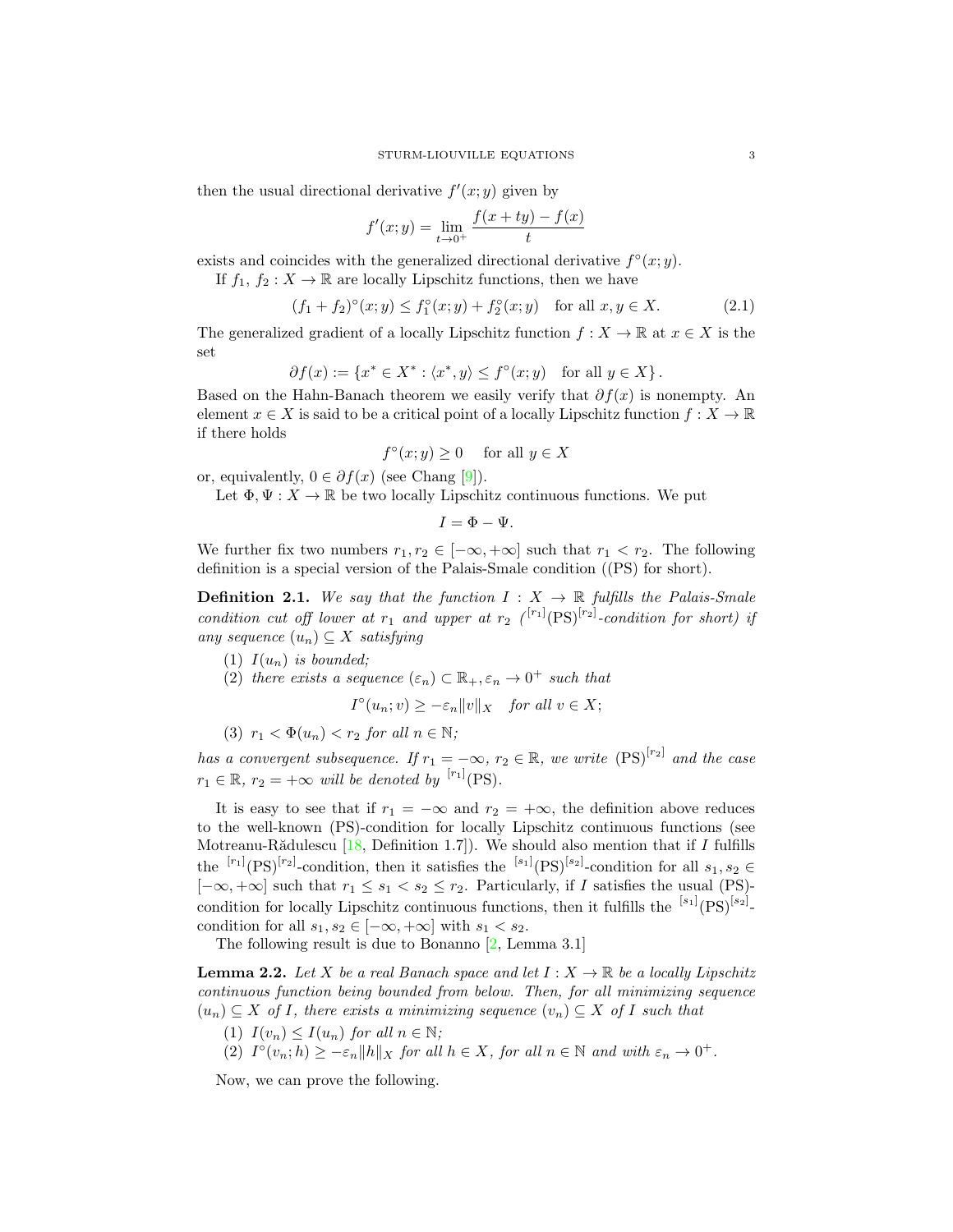<span id="page-3-0"></span>**Theorem 2.3.** Let X be a real Banach space and let  $\Phi, \Psi : X \to \mathbb{R}$  be two locally Lipschitz continuous functions. Put

<span id="page-3-3"></span><span id="page-3-1"></span>
$$
I=\Phi-\Psi
$$

and assume that there exist  $x_0 \in X$  and  $r_1, r_2 \in \mathbb{R}$  satisfying  $r_1 < \Phi(x_0) < r_2$  such that

$$
\sup_{u \in \Phi^{-1}(]r_1, r_2[)} \Psi(u) \le r_2 - \Phi(x_0) + \Psi(x_0), \tag{2.2}
$$

$$
\sup_{u \in \Phi^{-1}(]-\infty, r_1]} \Psi(u) \le r_1 - \Phi(x_0) + \Psi(x_0). \tag{2.3}
$$

Furthermore, suppose that I satisfies the  $\binom{[r_1]}{[PS]}$ -condition.

Then, there exists  $u_0 \in \Phi^{-1}(|r_1, r_2|)$  such that  $I(u_0) \leq I(u)$  for all  $u \in \Phi^{-1}(|r_1, r_2|)$ with  $u_0$  being a critical point of I.

Proof. We first put

$$
C := r_2 - \Phi(x_0) + \Psi(x_0)
$$
\n(2.4)

to define

$$
\Phi_{r_1} := \max\left\{\Phi(u), r_1\right\}, \qquad \Psi_C := \min\left\{\Psi(u), C\right\},\tag{2.5}
$$

and

<span id="page-3-4"></span><span id="page-3-2"></span>
$$
J:=\Phi_{r_1}-\Psi_C.
$$

Note that J is locally Lipschitz continuous and bounded from below. Taking into ac-count Lemma [2.2,](#page-2-0) let  $(u_n) \subseteq X$  be a minimizing sequence of J, i.e.  $\lim_{n \to \infty} J(u_n) =$ inf<sub>X</sub> J, we find a sequence  $(v_n) \subseteq X$  of J such that  $\lim_{n\to\infty} J(v_n) = \inf_X J$ , and  $J^{\circ}(v_n; h) \geq -\varepsilon_n \|h\|_X$  for all  $h \in X$ , for all  $n \in \mathbb{N}$  and with  $\varepsilon_n \to 0^+$ .

If  $J(x_0) = \inf_X J$ , then from [\(2.2\)](#page-3-1) and [\(2.5\)](#page-3-2) we infer, for  $u \in \Phi^{-1}(]r_1, r_2[$ ,  $\Psi(u) \leq C$  and therefore,  $J(u) = I(u)$  for all  $u \in \Phi^{-1}(|r_1, r_2|)$ . Thus,  $I(x_0) =$  $J(x_0) \leq J(u) = I(u)$  for all  $u \in \Phi^{-1}(]r_1, r_2[$ .

Let us now suppose that  $\inf_X J \leq J(x_0)$ . Then we find  $n_0 > 0$  such that  $J(v_n) < J(x_0)$  for all  $n > n_0$ .

Claim:  $r_1 < \Phi(v_n) < r_2$  for all  $n > n_0$ 

First observe

$$
\Phi(v_n) - \Psi_C(v_n) \le \Phi_{r_1}(v_n) - \Psi_C(v_n) < \Phi(x_0) - \Psi(x_0).
$$

Hence

$$
\Phi(v_n) < \Psi_C(v_n) + \Phi(x_0) - \Psi(x_0) \le C + \Phi(x_0) - \Psi(x_0) = r_2 \tag{2.6}
$$

implying  $\Phi(v_n) < r_2$ . Suppose now that  $\Phi(v_n) \leq r_1$ . This yields

$$
r_1 - \Psi(v_n) = \Phi_{r_1}(v_n) - \Psi(v_n) < \Phi(x_0) - \Psi(x_0),
$$

or equivalently

$$
r_1 - \Phi(x_0) + \Psi(x_0) < \Psi(v_n).
$$

Owing to [\(2.3\)](#page-3-3) we obtain  $\Phi(v_n) > r_1$  being a contradiction. This proves the claim.

Then, from the claim and [\(2.2\)](#page-3-1) we obtain  $J(v_n) = I(v_n)$  and  $J^{\circ}(v_n; h) =$  $I^{\circ}(v_n; h)$  for all  $n > n_0$  and for all  $h \in X$ . Therefore,  $\lim_{n \to \infty} I(v_n) = \lim_{n \to \infty} J(v_n) =$  $\inf_X J$  and  $I^{\circ}(v_n; h) \geq -\varepsilon_n \|h\|$  for all  $h \in X$ . Since I satisfies the  $[r_1]$  $(PS)^{[r_2]}$ . condition, we conclude that  $(v_n)$  admits a subsequence strongly converging to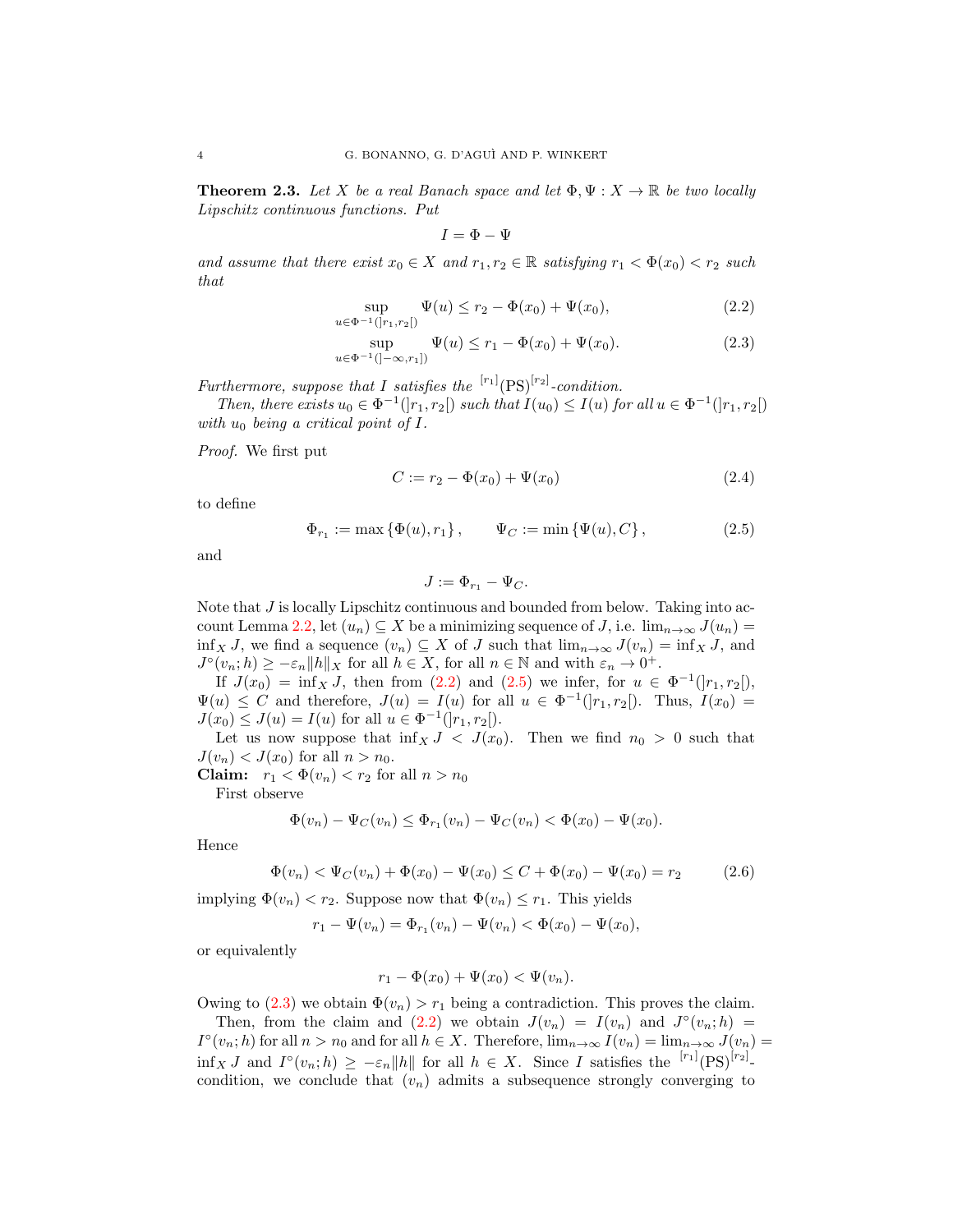$v^* \in X$ . Thus,  $I(v^*) = \inf_X J \leq J(u) = I(u)$  for all  $u \in \Phi^{-1}([r_1, r_2])$ . In summary we have

<span id="page-4-1"></span>
$$
I(v^*) \le I(u) \quad \text{for all } u \in \Phi^{-1}(|r_1, r_2|). \tag{2.7}
$$

Due to the claim and because of the continuity of  $\Phi$  there holds  $v^* \in \Phi^{-1}([r_1, r_2])$ . If  $v^* \in \Phi^{-1}(|r_1, r_2|)$ , the conclusion of the theorem follows directly from [\(2.7\)](#page-4-1).

If  $\Phi(v^*) = r_1$ , then  $(2.3)$  implies

$$
I(v^*) = r_1 - \Psi(v^*) \ge r_1 - \sup_{\Phi(u) \le r_1} \Psi(u) \ge \Phi(x_0) - \Psi(x_0) = I(x_0).
$$

This combined with [\(2.7\)](#page-4-1) gives  $I(x_0) \leq I(u)$  for all  $u \in \Phi^{-1}(|r_1, r_2|)$  and the assertion of the theorem is proved.

If  $\Phi(v^*) = r_2$ , we have, due to  $I(v^*) = J(v^*),$ 

$$
r_2 - \Psi(v^*) = r_2 - \Psi_C(v^*),
$$

which implies  $\Psi(v^*) = \Psi_C(v^*) \leq C$ . Let us now suppose that  $I(v^*) < I(x_0)$ . Then  $(2.4)$  along with  $\Psi(v^*) \leq C$  gives

$$
I(v^*) = r_2 - \Psi(v^*) \ge r_2 - C = \Phi(x_0) - \Psi(x_0) = I(x_0),
$$

a contradiction. Therefore,  $I(v^*) = I(x_0)$  and  $(2.7)$  yields  $I(x_0) \leq I(u)$  for all  $u \in \Phi^{-1}([r_1, r_2])$ . That finishes the proof of the theorem taking into account that each local minimum is also a critical point of  $I$  (see, for instance,  $[15,$  Proposition  $2.1$ ).

For a real Banach space X and locally Lipschitz continuous functions  $\Phi, \Psi$ :  $X \to \mathbb{R}$  we define

<span id="page-4-3"></span><span id="page-4-2"></span>
$$
I_{\lambda} = \Phi - \lambda \Psi
$$

with  $\lambda > 0$ . Moreover, we put

$$
\beta(r_1, r_2) = \inf_{v \in \Phi^{-1}(|r_1, r_2|)} \frac{\sup_{u \in \Phi^{-1}(|r_1, r_2|)} \Psi(u) - \Psi(v)}{r_2 - \Phi(v)}
$$
(2.8)

for all  $r_1, r_2 \in \mathbb{R}$  with  $r_1 < r_2$  and

$$
\rho(r_1, r_2) = \sup_{v \in \Phi^{-1}(|r_1, r_2|)} \frac{\Psi(v) - \sup_{u \in \Phi^{-1}(|-\infty, r_1|)} \Psi(u)}{\Phi(v) - r_1}
$$
(2.9)

for all  $r_1, r_2 \in \mathbb{R}$  with  $r_1 < r_2$ .

<span id="page-4-0"></span>**Theorem 2.4.** Let X be a real Banach space and let  $\Phi, \Psi : X \to \mathbb{R}$  be two locally Lipschitz continuous functions. Suppose that there exist two numbers  $r_1, r_2 \in \mathbb{R}$ satisfying  $r_1 < r_2$  such that

$$
\beta(r_1, r_2) < \rho(r_1, r_2),
$$

where  $\beta$  and  $\rho$  are as in [\(2.8\)](#page-4-2) and [\(2.9\)](#page-4-3), and for each  $\lambda \in \left[\frac{1}{\rho(r_1,r_2)},\frac{1}{\beta(r_1,r_2)}\right]$  the function  $I_{\lambda} = \Phi - \lambda \Psi$  fulfills the  $\binom{[r_1]}{[PS]}$ <sup>[r2]</sup>-condition.

Then, for each  $\lambda \in \left[\frac{1}{\rho(r_1,r_2)},\frac{1}{\beta(r_1,r_2)}\right]$  there exists  $u_{0,\lambda} \in \Phi^{-1}(\left[r_1,r_2\right])$  such that  $I_{\lambda}(u_{0,\lambda}) \leq I_{\lambda}(u)$  for all  $u \in \Phi^{-1}(|r_1, r_2|)$  with  $u_{0,\lambda}$  being a critical point of  $I_{\lambda}$ .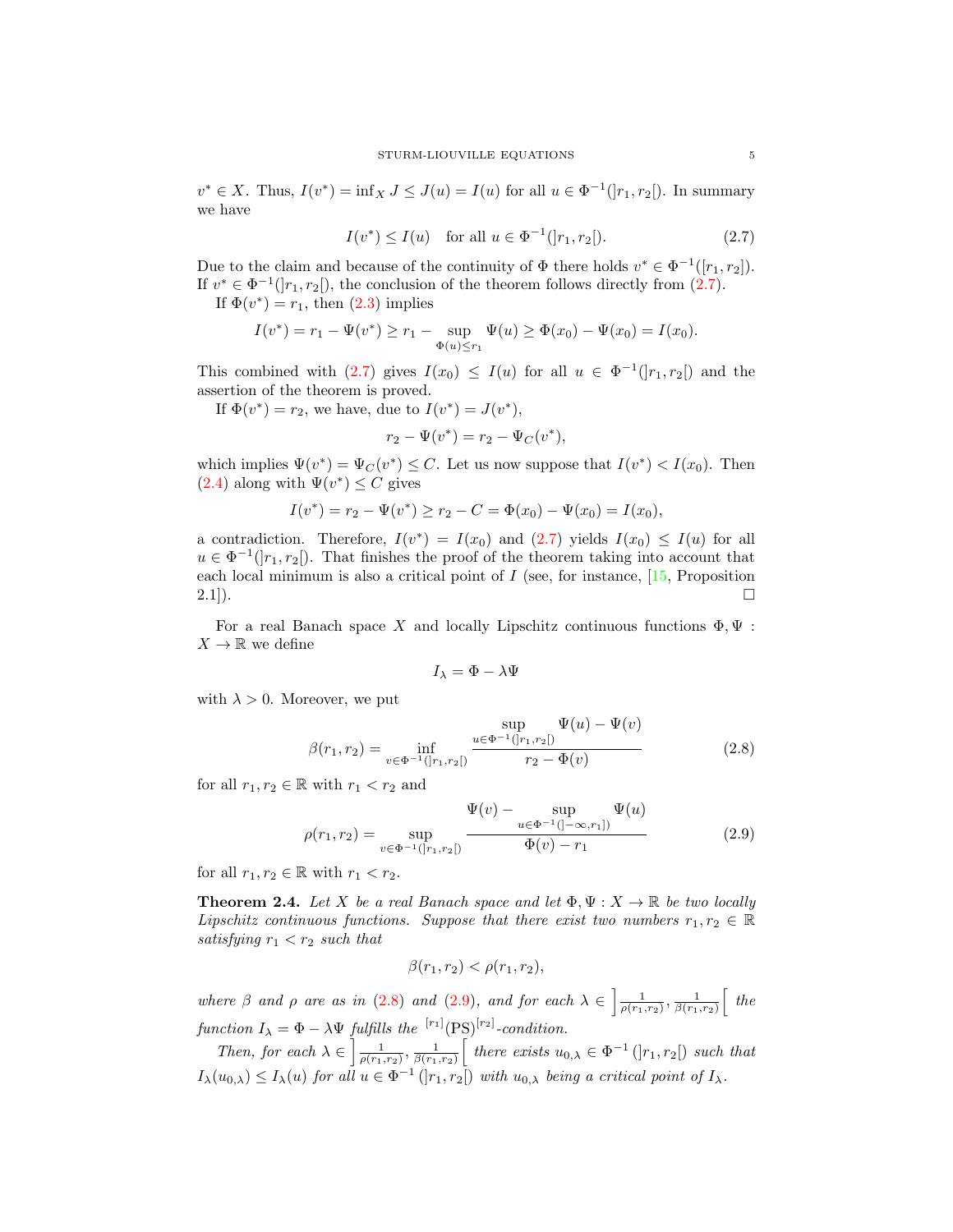*Proof.* Fixing  $\lambda \in \left[\frac{1}{\rho(r_1,r_2)}, \frac{1}{\beta(r_1,r_2)}\right]$ , we have  $\beta(r_1,r_2) < \frac{1}{\lambda} < \rho(r_1,r_2)$  which implies the existence of  $v_1, v_2 \in \Phi^{-1}(\overline{r}_1, r_2)$  such that

$$
\frac{\displaystyle\sup_{u\in\Phi^{-1}(]r_1,r_2[)}\Psi(u)-\Psi(v_1)}{r_2-\Phi(v_1)}<\frac{1}{\lambda}\qquad\text{and}\qquad\frac{1}{\lambda}<\frac{\Psi(v_2)-\displaystyle\sup_{u\in\Phi^{-1}(]-\infty,r_1[)}\Psi(u)}{\Phi(v_2)-r_1}.
$$

Now, let  $x_0 \in \Phi^{-1}(|r_1, r_2|)$  be such that

$$
\Phi(x_0) - \lambda \Psi(x_0) = \min \left\{ \Phi(v_1) - \lambda \Psi(v_1), \Phi(v_2) - \lambda \Psi(v_2) \right\}.
$$

This implies

$$
\sup_{u\in\Phi^{-1}(]r_1,r_2[)}\lambda\Psi(u)
$$

and

$$
\sup_{u \in \Phi^{-1}(]-\infty, r_1]} \lambda \Psi(u) < r_1 - \Phi(x_0) + \lambda \Psi(x_0).
$$

Now, we may apply Theorem [2.3](#page-3-0) to the function  $I_{\lambda} = \Phi - \lambda \Psi$  which yields the assertion of the theorem.  $\hfill \square$ 

As a direct consequence of Theorem [2.4](#page-4-0) we have the following result.

<span id="page-5-0"></span>**Theorem 2.5.** Let X be a real Banach space and let  $\Phi, \Psi : X \to \mathbb{R}$  be two locally Lipschitz continuous functions satisfying  $inf_X \Phi = \Phi(0) = \Psi(0) = 0$ . Suppose that there exist  $r \in \mathbb{R}$  and  $\hat{u} \in X$  with  $0 < \Phi(\hat{u}) < r$  such that

<span id="page-5-1"></span>
$$
\frac{\sup}{r} \frac{\Psi(u)}{r} < \frac{\Psi(\hat{u})}{\Phi(\hat{u})} \tag{2.10}
$$

and for each  $\lambda \in \Lambda^{r,\hat{u}} :=$ 1  $\overline{\phantom{a}}$  $\Phi\left(\hat{u}\right)$  $\frac{\Phi\left(\hat{u}\right)}{\Psi\!\left(\hat{u}\right)}, \frac{r}{\qquad\qquad \sup}$ sup  $u \in \Phi^{-1}([- \infty, r])$  $\Psi(u)$  $\sqrt{ }$ the function  $I_{\lambda} = \Phi - \lambda \Psi$ 

fulfills the  $(PS)^{[r]}$ -condition.

Then, for each  $\lambda \in \Lambda^{r,\hat{u}}$  there exists  $u_{\lambda} \in \Phi^{-1}(]0,r[)$  such that  $I_{\lambda}(u_{\lambda}) \leq I_{\lambda}(u)$ for all  $u \in \Phi^{-1}(]0,r[)$  with  $u_\lambda$  being a critical point of  $I_\lambda$ .

*Proof.* Our aim is to apply Theorem [2.4.](#page-4-0) To this end, let  $r_1 = 0$  and  $r_2 = r$ . Then, owing to  $(2.10)$ , we obtain

$$
\beta(0,r)\leq \frac{\displaystyle\sup_{u\in \Phi^{-1}(]-\infty,r[)}\Psi(u)-\Psi(\hat{u})}{r-\Phi(\hat{u})}<\frac{r\displaystyle\frac{\Psi\left(\hat{u}\right)}{\Phi(\hat{u})}-\Psi(\hat{u})}{r-\Phi(\hat{u})}=\frac{\Psi\left(\hat{u}\right)}{\Phi(\hat{u})}=\rho(0,r).
$$

Now, let  $(v_n) \subseteq \Phi^{-1}(]0, r[)$  such that  $\lim_{n \to \infty} v_n = 0$ . It follows

$$
\beta(0,r) \le \frac{\sup}{r - \Phi(v_n)} \frac{\Psi(u) - \Psi(v_n)}{r - \Phi(v_n)} \quad \text{for all } n \in \mathbb{N}.
$$

Therefore, since  $\Phi$ ,  $\Psi$  are continuous and  $\Phi(0) = \Psi(0) = 0$ , it results

$$
\beta(0,r) \le \frac{\sup}{r} \frac{\Psi(u)}{r}.
$$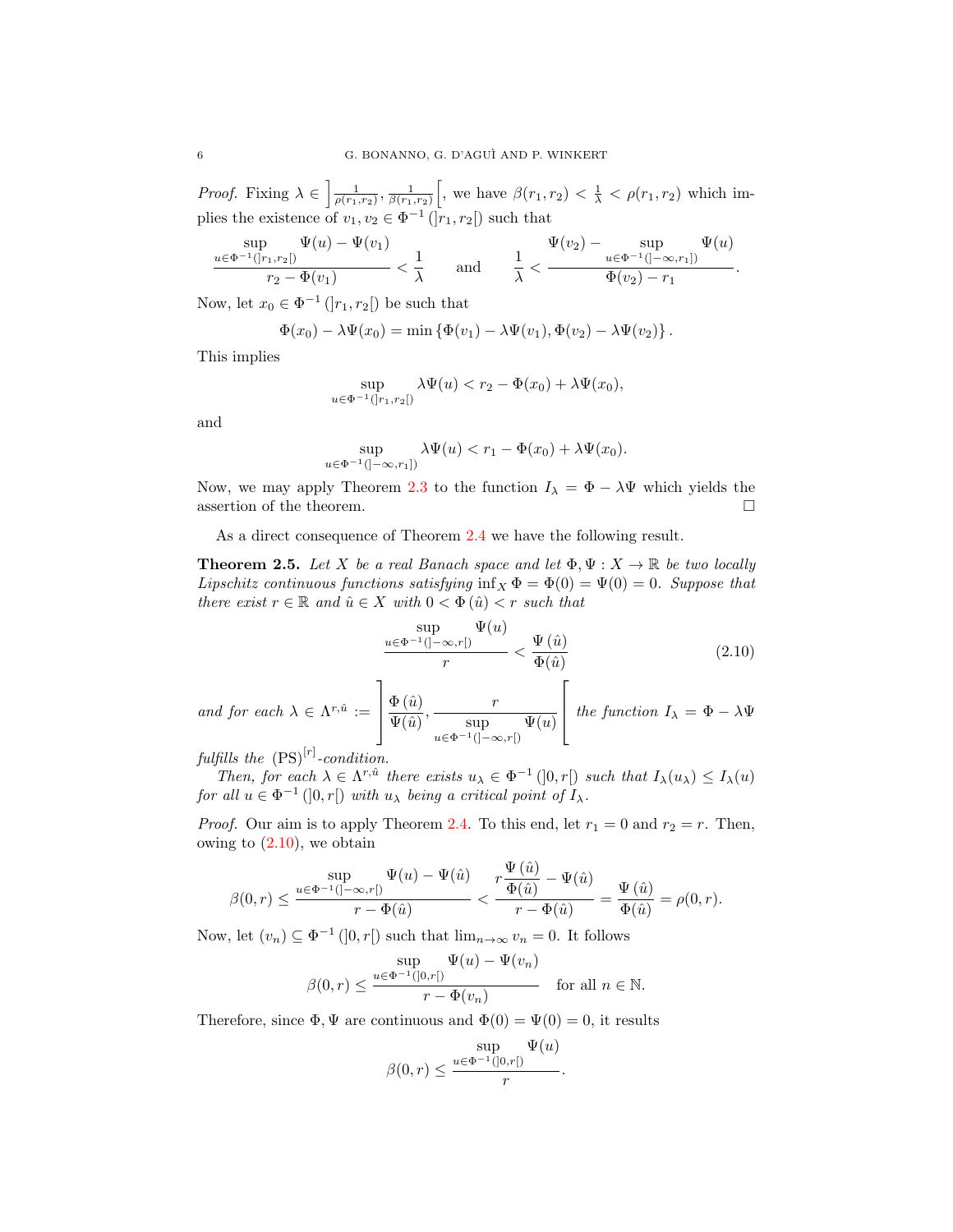This finally gives

$$
\left]\frac{\Phi\left(\hat{u}\right)}{\Psi(\hat{u})}, \frac{r}{\sup\limits_{u\in \Phi^{-1}(]-\infty,r[)}\Psi(u)}\right[\subseteq \left]\frac{1}{\rho(0,r)}, \frac{1}{\beta(0,r)}\right[.
$$

Since  $I_\lambda$  satisfies the  $(PS)^{[r]}$ -condition, it fulfills the  $[0]$  $(PS)^{[r]}$ -condition as well. Hence, the assumptions of Theorem [2.4](#page-4-0) are satisfied and the assertion of the theorem follows.  $\Box$ 

Remark 2.6. In order to obtain the existence of multiple critical points for nondifferentiable functionals, we refer to [\[7\]](#page-14-14) and the references therein.

We say that a function  $f : [a, b] \times \mathbb{R} \to \mathbb{R}$  belongs to H if  $x \to f(x, t)$  is measurable for every  $t \in \mathbb{R}$ , there exists a set  $A \subset [a, b]$  with  $m(A) = 0$  such that the set

$$
D_f := \bigcup_{x \in [a,b] \setminus A} \{ t \in \mathbb{R} : f(x, \cdot) \text{ is discontinuous at } t \} \tag{2.11}
$$

has measure zero,  $f$  is locally essentially bounded, and the functions

$$
f^-(x,t) := \lim_{\delta \to 0^+} \operatorname{essinf}_{|t-z| < \delta} f(x,z), \qquad f^+(x,t) := \lim_{\delta \to 0^+} \operatorname{esssup}_{|t-z| < \delta} f(x,z),
$$

are superpositionally measurable, that is,  $f^-(x, u(x))$  and  $f^+(x, u(x))$  are measurable for all measurable functions  $u : [a, b] \to \mathbb{R}$ . Functions belonging to H are sometimes called highly discontinuous.

## <span id="page-6-2"></span>3. Main result

<span id="page-6-0"></span>In this section, we are going to apply the abstract results of Section [2](#page-1-0) to suitable differential equations. To this end, we consider the following Sturm-Liouville boundary value problem

<span id="page-6-1"></span>
$$
-(pu')' + qu = \lambda f(x, u) \text{ in } ]a, b[,
$$
  
 
$$
u(a) = u(b) = 0
$$
 (3.1)

where  $p, q \in L^{\infty}([a, b])$  fulfilling essinf<sub>[a,b]</sub>  $p > 0$ , essinf<sub>[a,b]</sub>  $q \ge 0$ ,  $\lambda > 0$  is a parameter to be specified, and  $f : [a, b] \times \mathbb{R} \to \mathbb{R}$  is a given function.

If f and q are continuous functions, then a classical solution of  $(3.1)$  is a function  $u \in C^1([a, b])$  such that  $pu' \in C^1([a, b]), u(a) = u(b) = 0$ , and  $-(p(x)u'(x))' +$  $q(x)u(x) = \lambda f(x, u(x))$  for all  $x \in [a, b]$ . If  $u \in AC([a, b])$  satisfies  $pu' \in AC([a, b])$ ,  $u(a) = u(b) = 0$ , and  $-(p(x)u'(x))' + q(x)u(x) = \lambda f(x, u(x))$  for almost all  $x \in [a, b]$ , then u is called a generalized solution of [\(3.1\)](#page-6-1). Finally, we say that  $u \in W_0^{1,2}([a, b])$ is a weak solution of  $(3.1)$  if

$$
\int_a^b p(x)u'(x)v'(x)dx + \int_a^b q(x)u(x)v(x)dx = \lambda \int_a^b f(x,u(x))v(x)dx
$$

is satisfied for all test functions  $v \in W_0^{1,2}([a, b])$ . Note that a weak solution of  $(3.1)$ is also a generalized solution.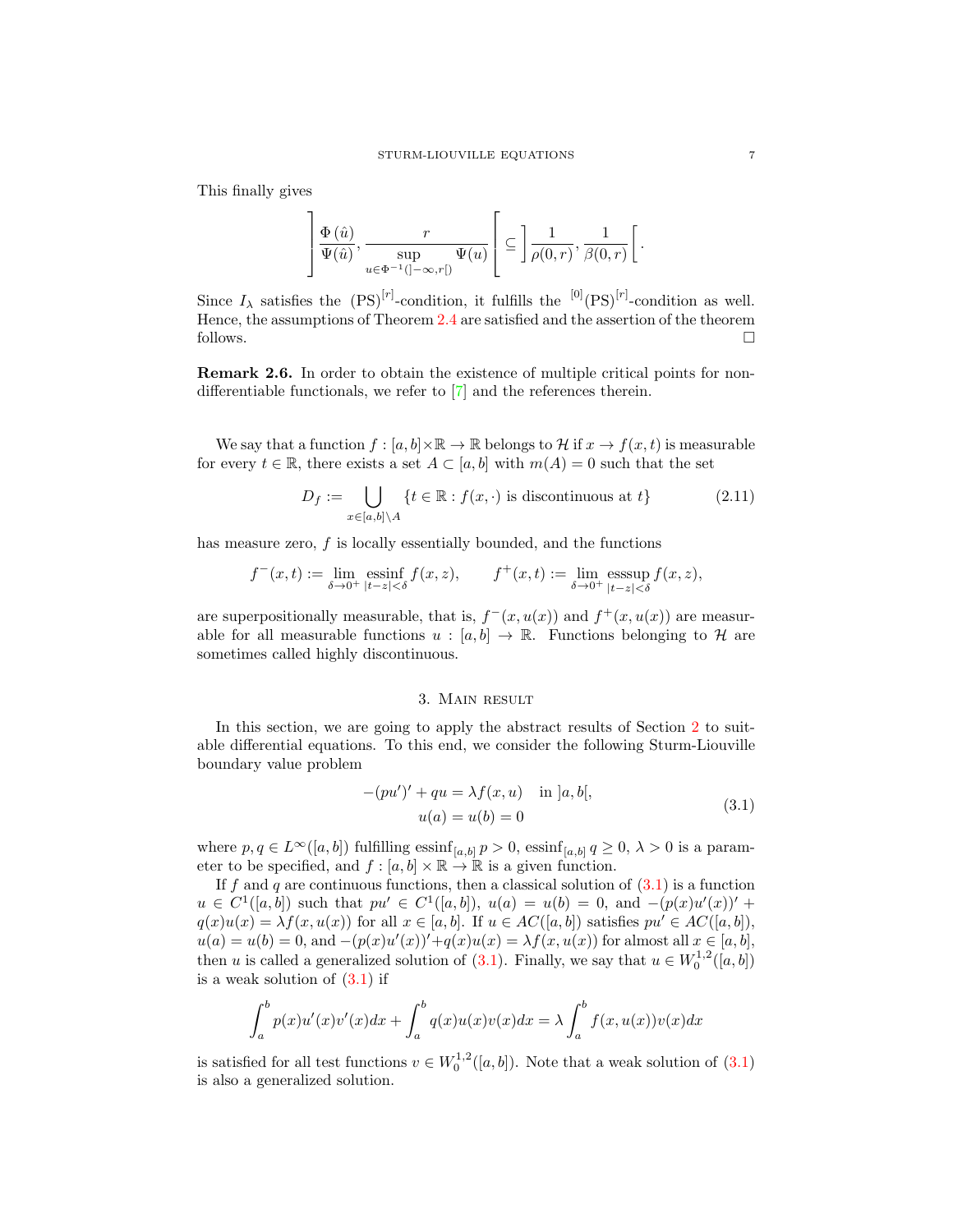In what follows we identify by X the Sobolev space  $W_0^{1,2}([a, b])$  equipped with the norm

$$
||u||_X = \left(\int_a^b p|u'|^2 dx + \int_a^b q|u|^2 dx\right)^{\frac{1}{2}}
$$
 for all  $u \in X$ .

We set

$$
p_0 := \operatorname*{essinf}_{x \in [a,b]} p(x) > 0,
$$
  $q_0 := \operatorname*{essinf}_{x \in [a,b]} q(x) \ge 0,$ 

and

<span id="page-7-4"></span><span id="page-7-3"></span>
$$
m := \frac{2p_0}{b - a}.\tag{3.2}
$$

It is well known that X is compactly embedded into  $C([a, b])$  with the estimate

$$
||u||_{\infty} \le \frac{1}{\sqrt{2m}} ||u||_X. \tag{3.3}
$$

Finally, we put

$$
K := \frac{6p_0}{12||p||_{\infty} + (b-a)^2||q||_{\infty}}.
$$
\n(3.4)

The main result in this paper is the following.

<span id="page-7-0"></span>**Theorem 3.1.** Let  $f : [a, b] \times \mathbb{R} \to \mathbb{R}$  be a function belonging to class H. Put  $F(x, s) := \int_0^s f(x, t)dt$  for all  $(x, s) \in [a, b] \times \mathbb{R}$  and suppose that

(H1) there exist two positive constants c, d with  $d < c$  such that

$$
F(x,s) \ge 0 \quad \text{for all } (x,s) \in [a,b] \times [0,d] \tag{3.5}
$$

and

$$
\frac{\int_{a}^{b} \max_{|s| \leq c} F(x, s) dx}{c^2} < K \frac{\int_{a + \frac{1}{4}(b - a)}^{b - \frac{1}{4}(b - a)} F(x, d) dx}{d^2};\tag{3.6}
$$

<span id="page-7-2"></span><span id="page-7-1"></span>.

(H2) there holds

$$
\lambda f^{-}(x,s) - q(x)s \le 0 \le \lambda f^{+}(x,s) - q(x)s \quad implies \quad \lambda f(x,s) - q(x)s = 0
$$
  
for a.a.  $x \in [a, b]$ , for all  $s \in D_f$  (see (2.11)), and for each  $\lambda \in \Lambda_{c,d}$ , where

$$
\Lambda_{c,d} := \left[ \frac{1}{K} \frac{md^2}{\int_{a + \frac{1}{4}(b-a)}^{b - \frac{1}{4}(b-a)} F(x,d) dx}, \frac{mc^2}{\int_a^b \max_{|s| \le c} F(x,s) dx} \right]
$$

Then, for each  $\lambda \in \Lambda_{c,d}$ , problem [\(3.1\)](#page-6-1) admits at least one nontrivial weak solution  $u_{\lambda}$  such that  $|u_{\lambda}(x)| < c$  for all  $x \in [a, b]$ .

Proof. First, we put

$$
\Phi(u) := \frac{1}{2} ||u||_X^2, \qquad \Psi(u) := \int_a^b F(x, u) dx
$$

for all  $u \in X$ . It is clear that both  $\Phi$  and  $\Psi$  are locally Lipschitz on X.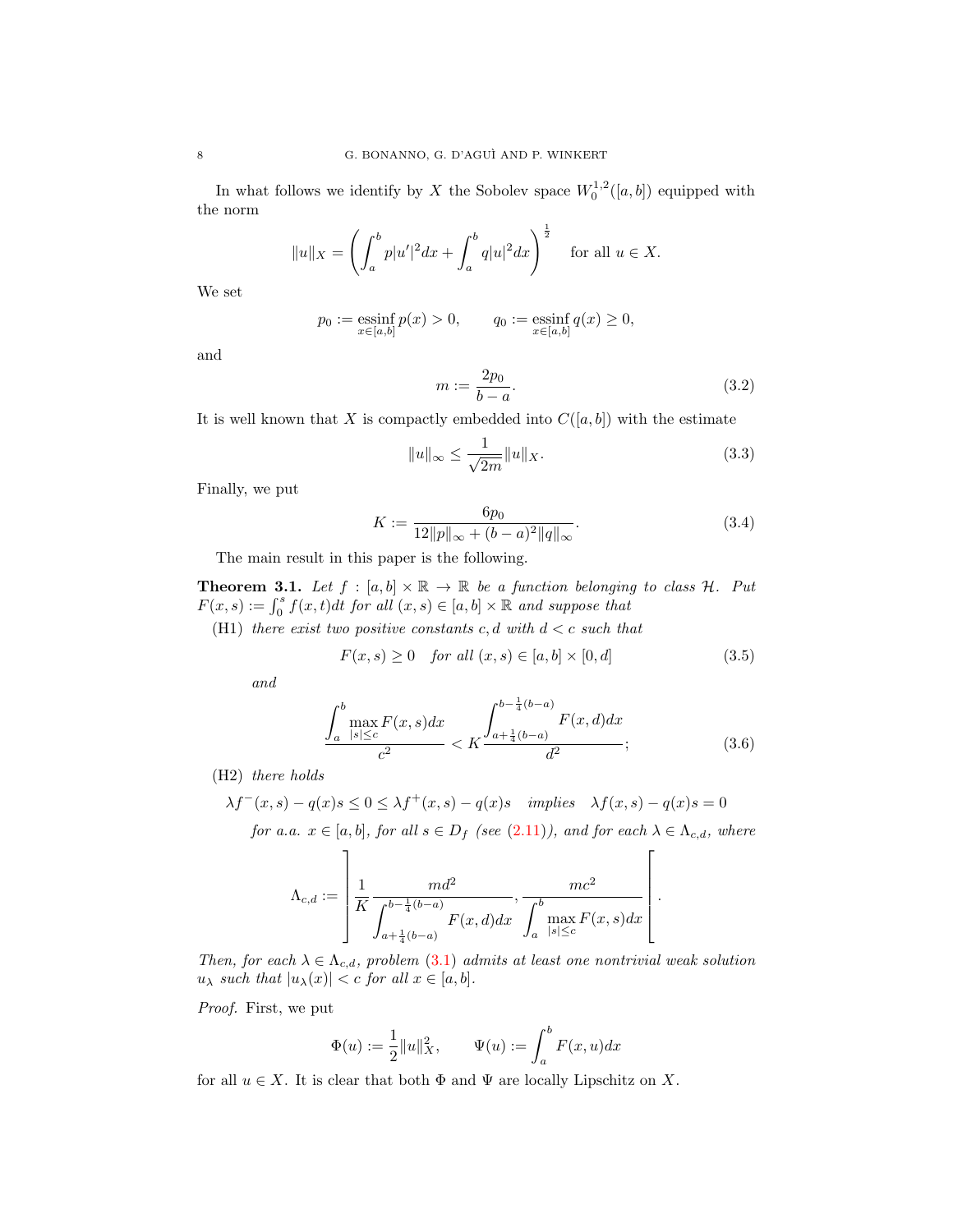Fixing  $\lambda \in \Lambda_{c,d}$ , we are going to prove that critical points of  $\Phi - \lambda \Psi$  are weak solutions of problem [\(3.1\)](#page-6-1). For this purpose, let  $u_0 \in X$  be a critical point of  $\Phi - \lambda \Psi$ , that is

$$
(\Phi - \lambda \Psi)^{\circ} (u_0; v - u_0) \ge 0 \quad \text{for all } v \in X,
$$

which implies  $\Phi'(u_0)(w) + \lambda (-\Psi)^{\circ}(u_0; w) \ge 0$  for all  $w \in X$  (see [\(2.1\)](#page-2-1)), that is

$$
-\left(\int_a^b p(x)u_0'(x)w'(x)dx + \int_a^b q(x)u_0(x)w(x)dx\right) \le \lambda \left(-\Psi\right)^{\circ}(u_0; w) \quad \text{for all } w \in X.
$$

Defining

$$
T(w) := -\left(\int_a^b p(x)u'_0(x)w'(x)dx + \int_a^b q(x)u_0(x)w(x)dx\right) \text{ for all } w \in X
$$

we easily verify that T is a linear and continuous operator on X satisfying  $T \in$  $\lambda \partial(-\Psi)(u_0)$ . Note that  $\Psi$  is locally Lipschitz on  $L^2([a, b])$  and X is densely embedded into  $L^2([a, b])$ . Hence, by virtue of Theorem 2.2 of Chang [\[9\]](#page-14-12), we have  $\partial(-\Psi)|_X(u_0) \subseteq \partial(-\Psi)|_{L^2([a,b])}(u_0)$  which implies that T is a linear and continuous operator on  $L^2([a, b])$ . Thus, we find an element  $\hat{w} \in L^2([a, b])$  such that

$$
T(w) = \int_a^b w(x)\hat{w}(x)dx \quad \text{for all } w \in L^2([a, b]).
$$

Let us now consider the auxiliary problem given by

<span id="page-8-0"></span>
$$
-(pu')' - qu = \hat{w} \qquad \text{in } ]a, b[,
$$
  
 
$$
u(a) = u(b) = 0.
$$
 (3.7)

It is known that problem [\(3.7\)](#page-8-0) has a unique weak solution  $\hat{u} \in W^{2,2}([a,b]) \cap X$  (see, for example, Brezis [\[8,](#page-14-15) Chapter VIII.4, Example 2]), that is

$$
-\left(\int_a^b p(x)\hat{u}'(x)w'(x)dx + \int_a^b q(x)\hat{u}(x)w(x)dx\right) = \int_a^b \hat{w}(x)w(x)dx = T(w)
$$

for all  $w \in X$ . Since a linear continuous operator on X is uniquely determined by a function in X (see, for example, Kufner-John-Fučík  $[14,$  Theorem 5.9.3]) we have  $\hat{u} = u_0$  which gives  $u_0 \in W^{2,2}([a, b])$  and

$$
\int_a^b (p(x)u'_0(x))'w(x)dx - \int_a^b q(x)u_0(x)w(x)dx
$$
  
= 
$$
- \left( \int_a^b p(x)u'_0(x)w'(x)dx + \int_a^b q(x)u_0(x)w(x)dx \right)
$$
  

$$
\leq \lambda (-\Psi)^{\circ}(u_0; w) \text{ for all } w \in X.
$$

Then, owing to Theorem 2.1 of Chang [\[9\]](#page-14-12), one get

<span id="page-8-1"></span>
$$
(p(x)u'_0(x))' - q(x)u_0(x) \in [(-\lambda f)^{-}(x,(u_0(x)), (-\lambda f)^{+}(x,u_0(x))]
$$

for almost all  $x \in [a, b]$  which can be equivalently written as

$$
-(p(x)u'_0(x))' \in \left[\lambda f^-(x, u_0(x)) - q(x)u_0(x), \lambda f^+(x, u_0(x)) - q(x)u_0(x)\right]
$$

for almost all  $x \in [a, b]$ . Then, as  $f \in \mathcal{H}$ , it follows

 $-(p(x)u'_0(x))' + q(x)u_0(x) = \lambda f(x, u_0(x))$  for almost all  $x \in u_0^{-1}(D_f)$ . (3.8)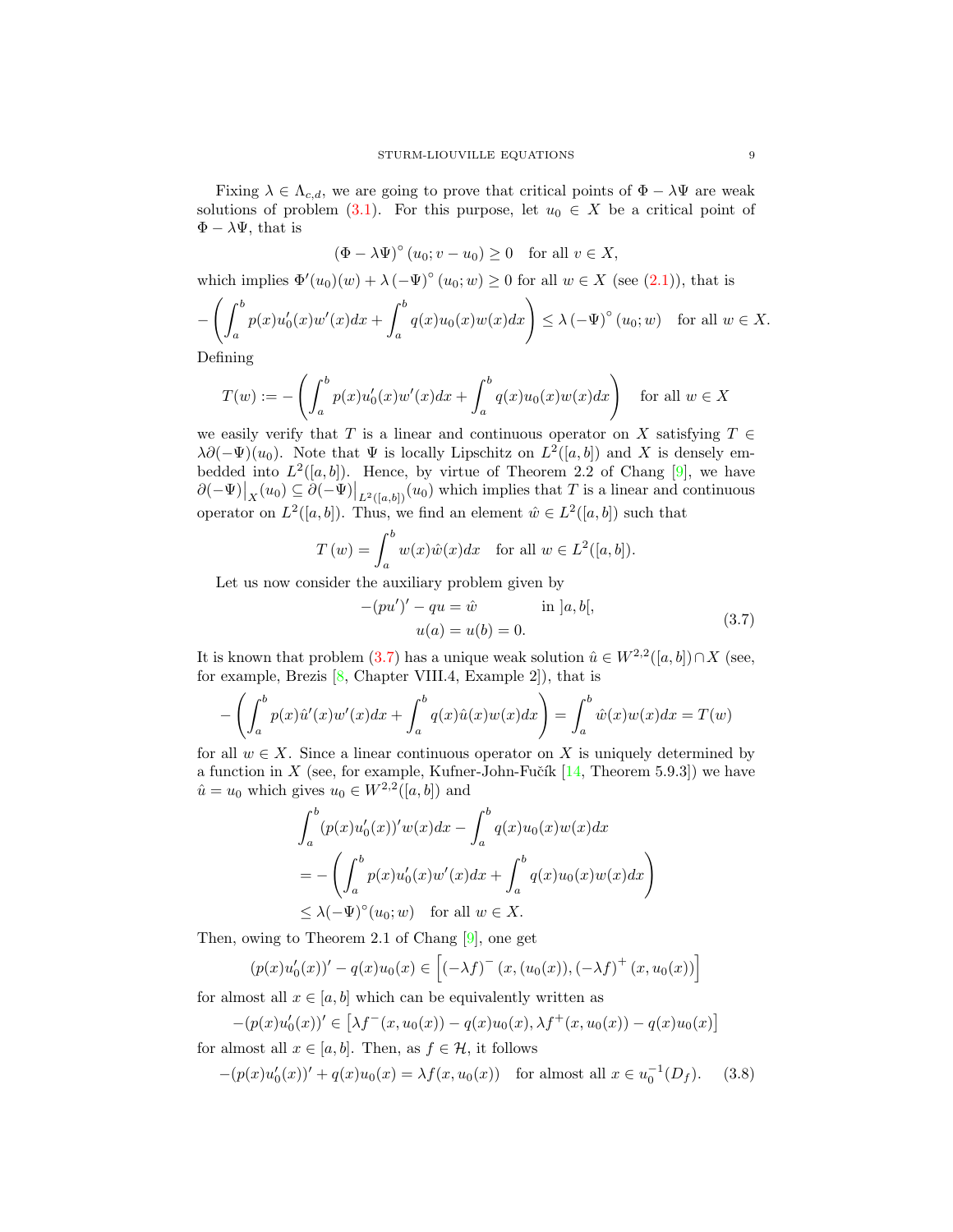Indeed, since  $m(D_f) = 0$ , due to De Giorgi-Buttazzo-Dal Maso [\[11\]](#page-14-17), we obtain  $-(p(x)u_0'(x))' = 0$  for almost all  $x \in u_0^{-1}(D_f)$ . Now, from [\(3.8\)](#page-8-1) and hypothesis (H2), we conclude that

$$
\lambda f(x, u_0(x)) - q(x)u_0(x) = 0
$$
 for almost all  $x \in u_0^{-1}(D_f)$ .

Hence, [\(3.8\)](#page-8-1) holds and therefore

$$
-(p(x)u'_0(x))' + q(x)u_0(x) = \lambda f(x, u_0(x)) \text{ for almost all } x \in [a, b],
$$

which ensures that a critical point of  $\Phi - \lambda \Psi$  is a weak solution of [\(3.1\)](#page-6-1).

Our aim is now to apply Theorem [2.5.](#page-5-0) First we are going to prove that inequality  $(2.10)$  is satisfied. To this end, let  $r := mc^2$  and define

$$
\hat{u}(x) = \begin{cases}\n\frac{4d}{b-a}(x-a) & \text{if } x \in [a, a + \frac{1}{4}(b-a) \, [\, , \\
d & \text{if } x \in [a + \frac{1}{4}(b-a), b - \frac{1}{4}(b-a) \, ] \\
\frac{4d}{b-a}(b-x) & \text{if } x \in [b - \frac{1}{4}(b-a), b]\n\end{cases}
$$

which belongs obviously to  $X$ . A simple calculation shows

$$
4d^2 \left( \frac{p_0}{b-a} + \frac{q_0}{12} (b-a) \right) \le \frac{1}{2} ||\hat{u}||_X^2 \le 4d^2 \left( \frac{||p||_{\infty}}{b-a} + \frac{||q||_{\infty}}{12} (b-a) \right). \tag{3.9}
$$

Now, we claim that  $\frac{1}{\sqrt{2}}$  $\frac{1}{\overline{K}}d < c$ . Arguing by contradiction, we assume that

<span id="page-9-1"></span><span id="page-9-0"></span>
$$
c \le \frac{1}{\sqrt{K}}d.\tag{3.10}
$$

Since  $d < c$  and due to  $(3.10)$  along with  $(3.5)$  we derive

$$
\frac{\int_{a}^{b} \max_{|s| \leq c} F(x, s) dx}{c^{2}} \geq \frac{\int_{a}^{b} F(x, d) dx}{c^{2}} \geq \frac{\int_{a + \frac{1}{4}(b - a)}^{b - \frac{1}{4}(b - a)} F(x, d) dx}{c^{2}}
$$

$$
\geq \frac{\int_{a + \frac{1}{4}(b - a)}^{b - \frac{1}{4}(b - a)} F(x, d) dx}{\left(\frac{1}{\sqrt{K}} d\right)^{2}} = K \frac{\int_{a + \frac{1}{4}(b - a)}^{b - \frac{1}{4}(b - a)} F(x, d) dx}{d^{2}},
$$

which contradicts  $(3.6)$ . Thus,  $\frac{1}{\sqrt{2}}$  $\frac{1}{K}d < c.$ This gives  $\frac{1}{K}d^2 < c^2$ , that is

$$
\frac{12\|p\|_{\infty} + (b-a)^2 \|q\|_{\infty}}{6p_0} d^2 < c^2.
$$

The last inequality can be rewritten as

$$
4\left(\frac{\|p\|_\infty}{b-a} + \frac{\|q\|_\infty}{12}(b-a)\right)d^2 < \frac{2p_0}{b-a}c^2
$$

which implies, due to [\(3.9\)](#page-9-1) and the choice  $r = mc^2$  (see also [\(3.2\)](#page-7-3)), that  $\Phi(\hat{u}) < r$ .

Furthermore, owing to  $(3.3)$  and the representation  $r = mc^2$ , there holds

$$
\max_{x \in [a,b]} |u(x)| \le c \quad \text{for all } ||u||_X \le \sqrt{2r}.\tag{3.11}
$$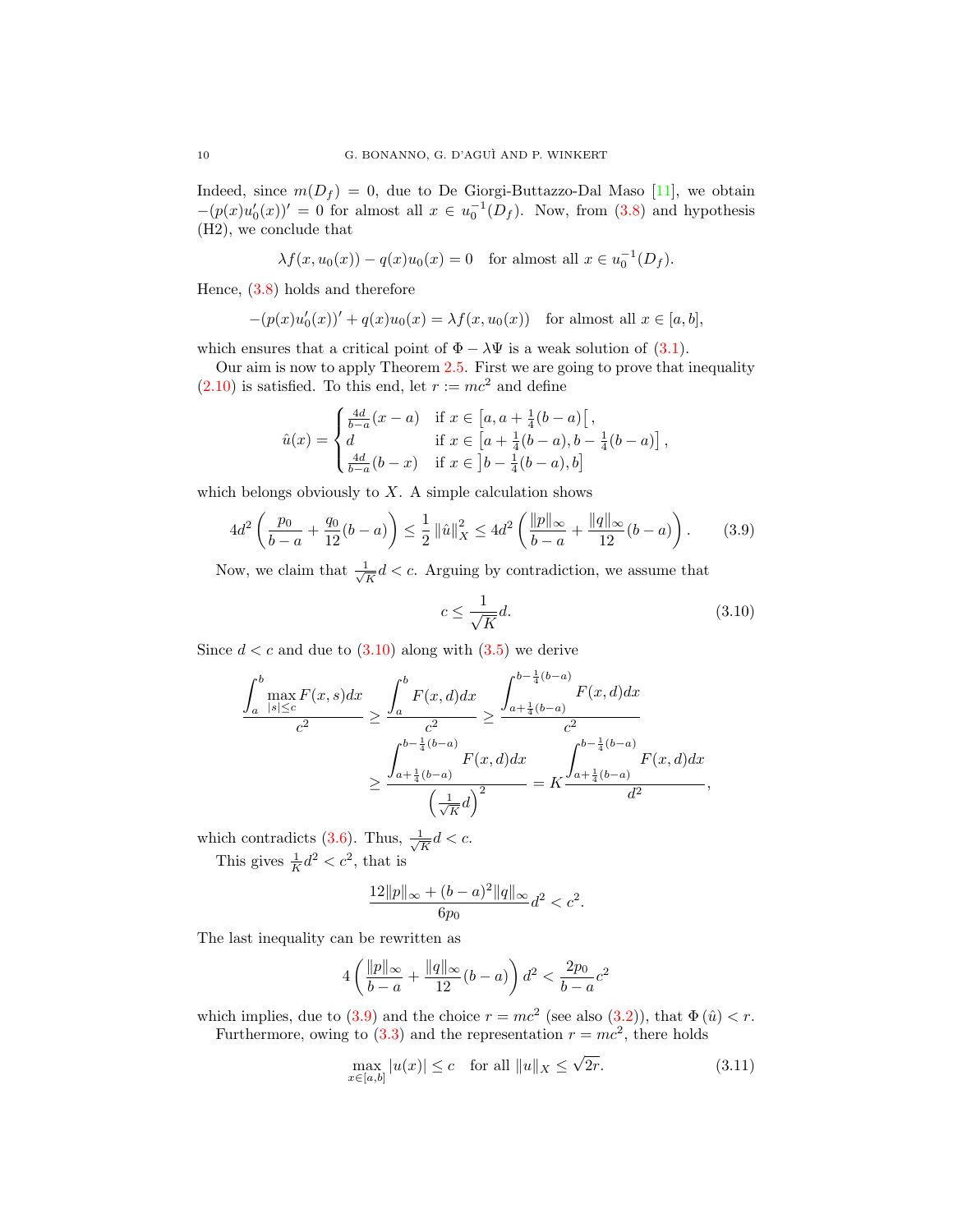Then, we have

$$
\frac{\sup}{u \in \Phi^{-1}(]-\infty, r[)} \frac{\Psi(u)}{r} = \frac{\sup}{\|u\|_{X} \le \sqrt{2r}} \int_{a}^{b} F(x, u(x)) dx}{r} \le \frac{\int_{a}^{b} \max_{|s| \le c} F(x, s) dx}{mc^{2}}.
$$
 (3.12)

Moreover, by applying  $(3.5)$  and  $(3.9)$ , we obtain

<span id="page-10-1"></span><span id="page-10-0"></span>
$$
\frac{\Psi(\hat{u})}{\Psi(\hat{u})} = \frac{\int_{a}^{b} F(x, \hat{u}(x)) dx}{\frac{1}{2} ||\hat{u}||_{X}^{2}} \ge \frac{\int_{a + \frac{1}{4}(b-a)}^{b - \frac{1}{4}(b-a)} F(x, d) dx}{4d^{2} \left( \frac{||p||_{\infty}}{b-a} + \frac{||q||_{\infty}}{12}(b-a) \right)}
$$
\n
$$
= K \frac{\int_{a + \frac{1}{4}(b-a)}^{b - \frac{1}{4}(b-a)} F(x, d) dx}{m d^{2}}.
$$
\n(3.13)

Hence, due to  $(3.12)$  as well as  $(3.13)$  along with  $(3.6)$  we see that

$$
\frac{\sup}{r} \frac{\Psi(u)}{r} < \frac{\Psi(\hat{u})}{\Phi(\hat{u})} \quad \text{and} \quad \Lambda_{c,d} \subseteq \left[ \frac{\Phi(\hat{u})}{\Psi(\hat{u})}, \frac{r}{\sup} \frac{\Psi(u)}{\sup} \frac{\Psi(u)}{\Psi(u)} \right].
$$

Consequently, condition  $(2.10)$  in Theorem [2.5](#page-5-0) is satisfied. We only have to show that  $\Phi - \lambda \Psi$  satisfies the  $(PS)^{[r]}$ -condition for all  $\lambda \in \Lambda^{r,\hat{u}}$ . To this end, let  $(u_n) \subseteq X$ be a sequence such that

(a)  $(\Phi - \lambda \Psi)(u_n)$  is bounded;

(b) there exists a sequence 
$$
(\varepsilon_n) \subset \mathbb{R}_+, \varepsilon_n \to 0^+
$$
 such that  
\n
$$
(\Phi - \lambda \Psi)^{\circ}(u_n; v) \ge -\varepsilon_n ||v||_X \quad \text{for all } v \in X;
$$

(c)  $\Phi(u_n) < r$  for all  $n \in \mathbb{N}$ .

From (c) we directly see that  $(u_n)$  is a bounded sequence in X. Therefore, we may assume that

<span id="page-10-4"></span><span id="page-10-2"></span>
$$
u_n \rightharpoonup u \text{ in } X \quad \text{and} \quad u_n \to u \text{ in } L^2([a, b]) \tag{3.14}
$$

because of the compact embedding  $X \hookrightarrow L^2([a, b])$ . Taking  $v = u - u_n$  in (b), it gives

$$
\Phi'(u_n)(u - u_n) + \lambda \left(-\Psi\right)^{\circ}(u_n; u - u_n) \geq -\varepsilon_n \|u - u_n\|_X. \tag{3.15}
$$

By virtue of Young's inequality, we obtain

$$
\Phi'(u_n)(u - u_n)
$$
\n
$$
= \int_a^b p(x)u'_n(x) (u'(x) - u'_n(x)) dx + \int_a^b q(x)u_n(x) (u(x) - u_n(x)) dx
$$
\n
$$
\leq \frac{1}{2} \left( \int_a^b [p(x)|u'_n(x)|^2 + q(x)|u_n(x)|^2 + p(x)|u'(x)|^2 + q(x)|u(x)|^2 \right) dx - \|u_n\|_X^2
$$
\n
$$
= \frac{1}{2} \|u_n\|_X^2 + \frac{1}{2} \|u\|_X^2 - \|u_n\|_X^2 = \frac{1}{2} \|u\|_X^2 - \frac{1}{2} \|u_n\|_X^2.
$$
\nApplying the last inequality to (3.15) one has

Applying the last inequality to [\(3.15\)](#page-10-2), one has

<span id="page-10-3"></span>
$$
-\varepsilon_n \|u - u_n\|_X + \frac{1}{2} \|u_n\|_X^2 \le \frac{1}{2} \|u\|_X^2 + \lambda \left(-\Psi\right)^\circ (u_n; u - u_n). \tag{3.16}
$$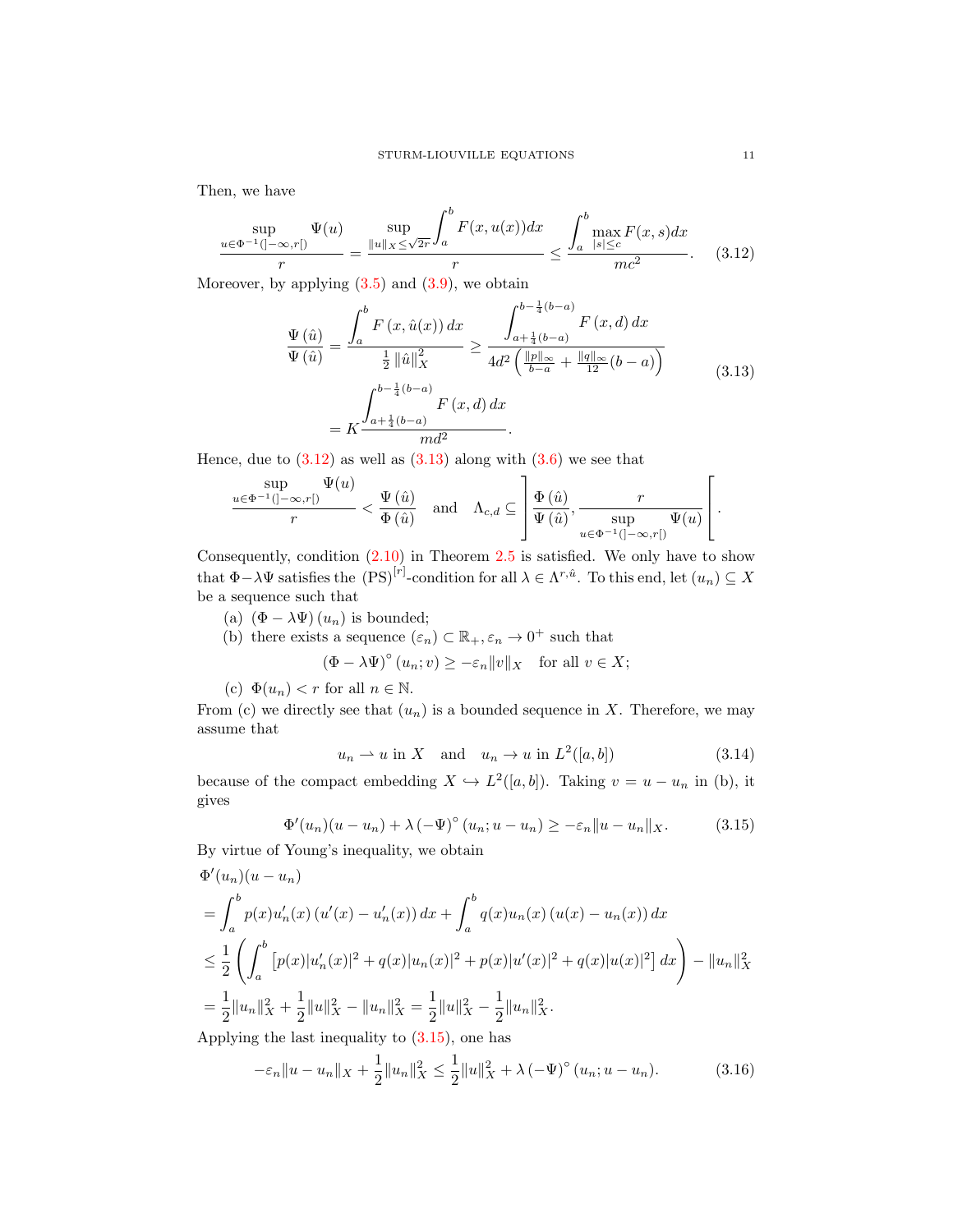Note that  $\Psi$  is well-defined and locally Lipschitz on  $L^2([a, b])$ . Since  $(-\Psi|_X)^{\circ}(u; v) \leq$  $(-\Psi)^{\circ}|_{X}(u; v)$  for all  $u, v \in X$  (see Chang [\[9,](#page-14-12) Proof of Theorem 2.2, p.111], the upper semicontinuity of  $(-\Psi)^\circ$  in the strong topology of  $L^2([a,b]) \times L^2([a,b])$  (see, Clarke [\[10,](#page-14-11) Proposition 2.1.1]) implies that

$$
\limsup_{n \to \infty} \left(-\Psi\right)^{\circ} \left(u_n; u - u_n\right) \le 0. \tag{3.17}
$$

Passing to the upper limit and using  $(3.17)$ , inequality  $(3.16)$  becomes

<span id="page-11-1"></span><span id="page-11-0"></span>
$$
\limsup_{n \to \infty} \|u_n\|_X \le \|u\|_X. \tag{3.18}
$$

Since X is uniformly convex and due to [\(3.14\)](#page-10-4) and [\(3.18\)](#page-11-1), we have  $u_n \to u$  in X (see, Brezis [\[8,](#page-14-15) Proposition III.30]). Hence, the functional  $\Phi - \lambda \Psi$  fulfills the  $(PS)^{[r]}$ condition. Therefore, the assumptions of Theorem [2.5](#page-5-0) are satisfied which implies the existence of a critical point  $u_\lambda \in X$  of  $\Phi - \lambda \Psi$ . As shown in the beginning of this proof, we know that a critical point of  $\Phi - \lambda \Psi$  is a weak solution of [\(3.1\)](#page-6-1) as well. In addition, Theorem [2.5](#page-5-0) implies that  $u_{\lambda} \in \Phi^{-1}(0, r)$  which ensures that  $u_{\lambda}$ is nontrivial due to the choice of  $\Phi$ , that is,  $0 < ||u_{\lambda}||_X < \sqrt{2mc}$ . On the other side  $(3.3)$  gives  $|u_\lambda(x)| \leq \frac{1}{\sqrt{2}}$  $\frac{1}{2m}||u_\lambda||_X$ . This proves the assertion from the theorem.  $\square$ 

Remark 3.2. We observe that Theorem [3.1](#page-7-0) and its consequences can be applied to study problems with a complete Sturm-Liouville equation. To be precise, given the problem

<span id="page-11-2"></span>
$$
-(pu')' + ru' + qu = \lambda f(x, u) \quad \text{in } ]a, b[,
$$
  

$$
u(a) = u(b) = 0
$$
 (3.19)

where  $p, r, q \in L^{\infty}([a, b])$  fulfilling  $\operatorname{essinf}_{[a, b]} p > 0$  and  $\operatorname{essinf}_{[a, b]} q \geq 0$ , we can apply Theorem [3.1](#page-7-0) arguing exactly as in [\[5,](#page-14-18) Section 4]. Indeed, called R a primitive of  $\frac{r}{p}$ , it is enough to observe that the generalized solutions of the problem

$$
-(e^{-R}pu')' + e^{-R}qu = \lambda e^{-R}f(x, u) \text{ in } ]a, b[,
$$
  

$$
u(a) = u(b) = 0
$$

are generalized solutions of the problem [\(3.19\)](#page-11-2).

<span id="page-11-3"></span>**Remark 3.3.** Note that if f is independent of x the hypothesis (H1) of Theorem [3.1](#page-7-0) becomes

(H1') there exist two positive constants c, d with  $d < c$  such that

$$
F(s) \ge 0 \quad \text{for all } s \in [0, d] \tag{3.20}
$$

and

$$
\frac{\max_{|s| \le c} F(s)}{c^2} < \frac{K}{2} \frac{F(d)}{d^2}.\tag{3.21}
$$

The interval is then

$$
\Lambda_{c,d} := \left[ \frac{2}{K} \frac{m}{b-a} \frac{d^2}{F(d)}, \frac{m}{b-a} \frac{c^2}{\max_{|s| \le c} F(s)} \right].
$$

We also mention that if  $f : \mathbb{R} \to \mathbb{R}$  is a locally essentially bounded and almost everywhere continuous function, then it belongs to the class  $H$ .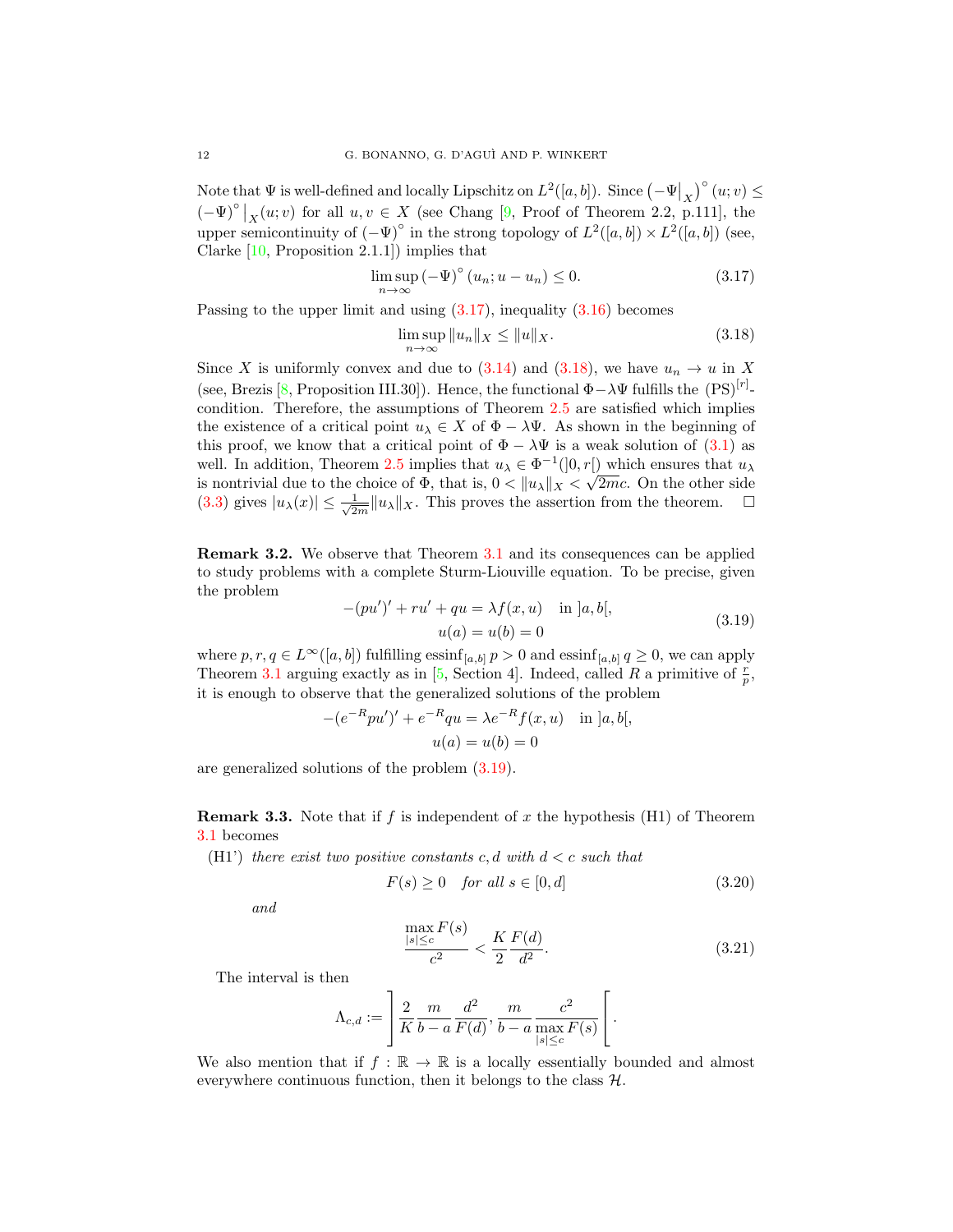A direct consequence of Theorem [3.1](#page-7-0) is the following result.

<span id="page-12-1"></span>**Corollary 3.4.** Let  $f : \mathbb{R} \to \mathbb{R}$  be a function that is locally essentially bounded and almost everywhere continuous. Put  $F(s) := \int_0^s f(t)dt$  and suppose that (H1') and

(K2) for each  $\hat{s} \in D_f$  there exists a neighborhood U of  $\hat{s}$  such that

$$
\inf_{U} f > \frac{p_0 K}{m^2} \frac{F(d)}{d^2} \max\{||q||_{\infty} \hat{s}, q_0 \hat{s}\};
$$

are satisfied. Then, for each  $\lambda \in \Lambda_{c,d}$ , problem [\(3.1\)](#page-6-1) admits at least one nontrivial weak solution  $u_{\lambda}$  such that  $|u_{\lambda}(x)| < c$  for all  $x \in [a, b]$ .

*Proof.* Our aim is to apply Theorem [3.1.](#page-7-0) Note that f belongs to the class  $\mathcal{H}$  and since f is independent of x, hypothesis  $(H1)$  of Theorem [3.1](#page-7-0) is fulfilled (see Remark [3.3\)](#page-11-3).

In order to prove (H2) of Theorem [3.1,](#page-7-0) let  $\hat{s} > 0$ . By virtue of hypothesis (K2) it follows

$$
f(s) - \frac{p_0 K}{m^2} \frac{F(d)}{d^2} \|q\|_{\infty} \hat{s} \ge \inf_{U} f - \frac{p_0 K}{m^2} \frac{F(d)}{d^2} \|q\|_{\infty} \hat{s} =: h > 0 \quad \text{for all } s \in U,
$$

which implies

$$
\frac{2m}{(b-a)K}\frac{d^2}{F(d)}f(s) - \|q\|_{\infty}\hat{s} \ge h\frac{2m}{(b-a)K}\frac{d^2}{F(d)} \quad \text{for all } s \in U.
$$

Therefore,

$$
\lambda f(s) - q(x)\hat{s} \ge h \frac{2m}{(b-a)K} \frac{d^2}{F(d)} \quad \text{for all } \lambda > \frac{2m}{(b-a)K} \frac{d^2}{F(d)},
$$

for all  $s \in U$ , and for a.a.  $x \in [a, b]$ . This gives

$$
\lambda f^{-}(\hat{s}) - q(x)\hat{s} > 0
$$
 for a.a.  $x \in [a, b]$  and for all  $\lambda > \frac{2m}{(b-a)K} \frac{d^2}{F(d)}$ .

The same can be done assuming  $\hat{s} \leq 0$  by arguing with  $q_0$  instead of  $||q||_{\infty}$ . Hence, (H2) of Theorem [3.1](#page-7-0) is fulfilled which implies the existence of a nontrivial weak solution  $u_{\lambda}$  of [\(3.1\)](#page-6-1) having the required properties.

Based on the strong maximum principle, we have the following special case of our result.

<span id="page-12-0"></span>**Corollary 3.5.** If  $f : \mathbb{R} \to \mathbb{R}$  is locally essentially bounded, almost everywhere continuous and nonnegative, satisfying

 $(K1)$   $\lim_{s\to 0^+}$  $f(s)$  $\frac{y}{s} = +\infty$ , and (K2') for all  $s \in D_f$  such that  $f^-(s) = 0$  one has  $f(s) = 0$ .

Then, for each  $c > 0$ , there exists  $\lambda_c^* = \frac{c^2}{F(c)}$  $\frac{c^2}{F(c)}$  such that, for each  $\lambda \in ]0, \lambda_c^*[$ , problem [\(1.2\)](#page-1-1) admits at least one positive weak solution  $u_{\lambda}$  such that  $|u_{\lambda}(x)| < c$  for all  $x \in [a, b].$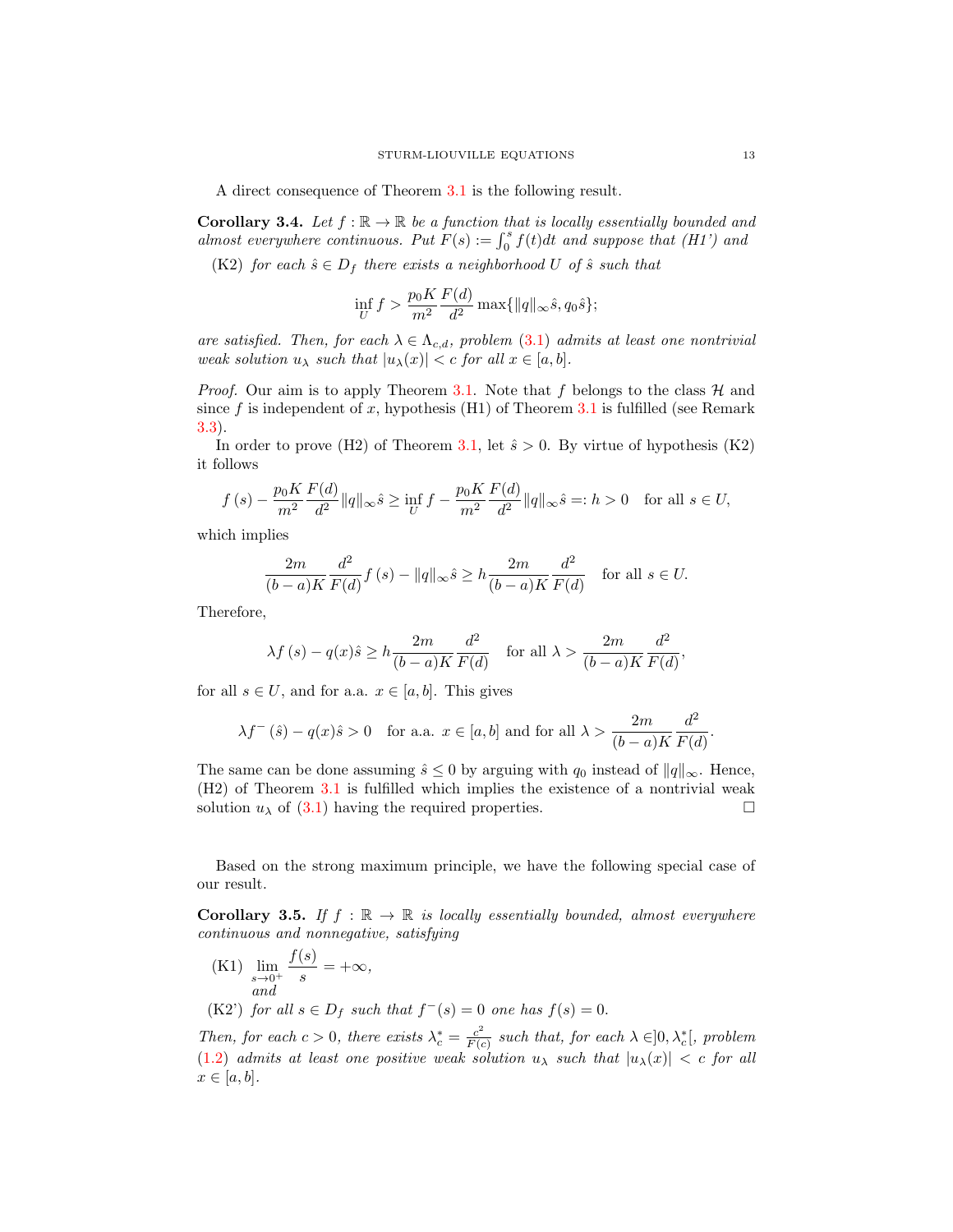*Proof.* Owing to (K1), we see that we can find  $\delta > 0$  such that  $f(t) > 0$  for all  $t \in ]0, \delta[$ . Thus,  $\frac{c^2}{F(c)} > 0$  for all  $c \in ]0, \delta[$  and  $\lambda_c^* > 0$ . Fixing  $\lambda \in ]0, \lambda_c^*[$  implies the existence of  $c \in ]0, \delta[$  such that

<span id="page-13-2"></span>
$$
\frac{1}{\lambda} > \frac{F(c)}{c^2}.\tag{3.22}
$$

On the other hand, thanks again to  $(K1)$ , we have

$$
\lim_{s \to 0^+} \frac{F(s)}{s^2} = +\infty.
$$

Then we find a number  $d > 0$  such that  $d < c$  and

<span id="page-13-3"></span>
$$
\frac{K}{2}\frac{F(d)}{d^2} > \frac{1}{\lambda}.\tag{3.23}
$$

Combining  $(3.22)$  and  $(3.23)$  yields

<span id="page-13-4"></span>
$$
\frac{F(c)}{c^2} < \frac{K}{2} \frac{F(d)}{d^2}
$$

with  $d < c$ . Hence, taking the nonnegativity of f into account, assumption (H1') is satisfied (see Remark [3.3\)](#page-11-3). Moreover, as a simple computation shows,  $(K2)$  implies (H2).

As the assumptions of Theorem [3.1](#page-7-0) are satisfied, we obtain the existence of a nontrivial weak solution  $u_\lambda$  of [\(1.2\)](#page-1-1) satisfying  $|u_\lambda(x)| < c$  for all  $x \in [a, b]$ . Taking  $v = u^{-} = \max(-u, 0) \in W_0^{1,2}([a, b])$  as test function in the weak formulation of  $(3.1)$  gives  $u \geq 0$  since f is positive on R. Moreover, we have

$$
u''(x) - [-\lambda f(u(x))] = 0 \quad \text{in } ]a, b[.
$$
 (3.24)

Owing to  $(3.24)$  and due to the nonnegativity of f we see that the assumptions of Pucci-Serrin [\[20,](#page-15-4) Theorem 11.1] are satisfied. This gives  $u \equiv 0$  in  $[a, b]$  or  $u > 0$  in  $[a, b]$ . Since u is nontrivial it cannot be identically zero. Hence,  $u > 0$  in  $[a, b]$ .  $\square$ 

<span id="page-13-0"></span>**Remark 3.6.** Theorem [1.1](#page-1-2) is a special case of Corollary [3.5.](#page-12-0) Indeed, since  $\inf_{\mathbb{R}} f$ 0, there holds

$$
\frac{f(s)}{s} \ge \frac{\inf_{s \in \mathbb{R}} f(s)}{s} \to +\infty \quad \text{as } s \to 0^+.
$$

Therefore, (K1) is satisfied. Finally, because of  $\inf_{\mathbb{R}} f > 0$  it is easy to see that (K2') is fulfilled as well.

Let us give some examples of functions satisfying the assumptions of Corollary [3.5.](#page-12-0)

<span id="page-13-1"></span>**Example 3.7.** Let  $f : \mathbb{R} \to \mathbb{R}$  be given by

$$
f(x) = \begin{cases} 1 & \text{if } x \in C, \\ 2 & \text{if } x \notin C, \end{cases}
$$

where C is the Cantor set. One easily verifies that f is continuous in every  $x \notin C$ and since the Lebesgue measure of  $C$  is zero we conclude that  $f$  is almost everywhere continuous. Of course, Corollary [3.5](#page-12-0) is satisfied. We note that in this case the set of discontinuity points of  $f$  is uncountable.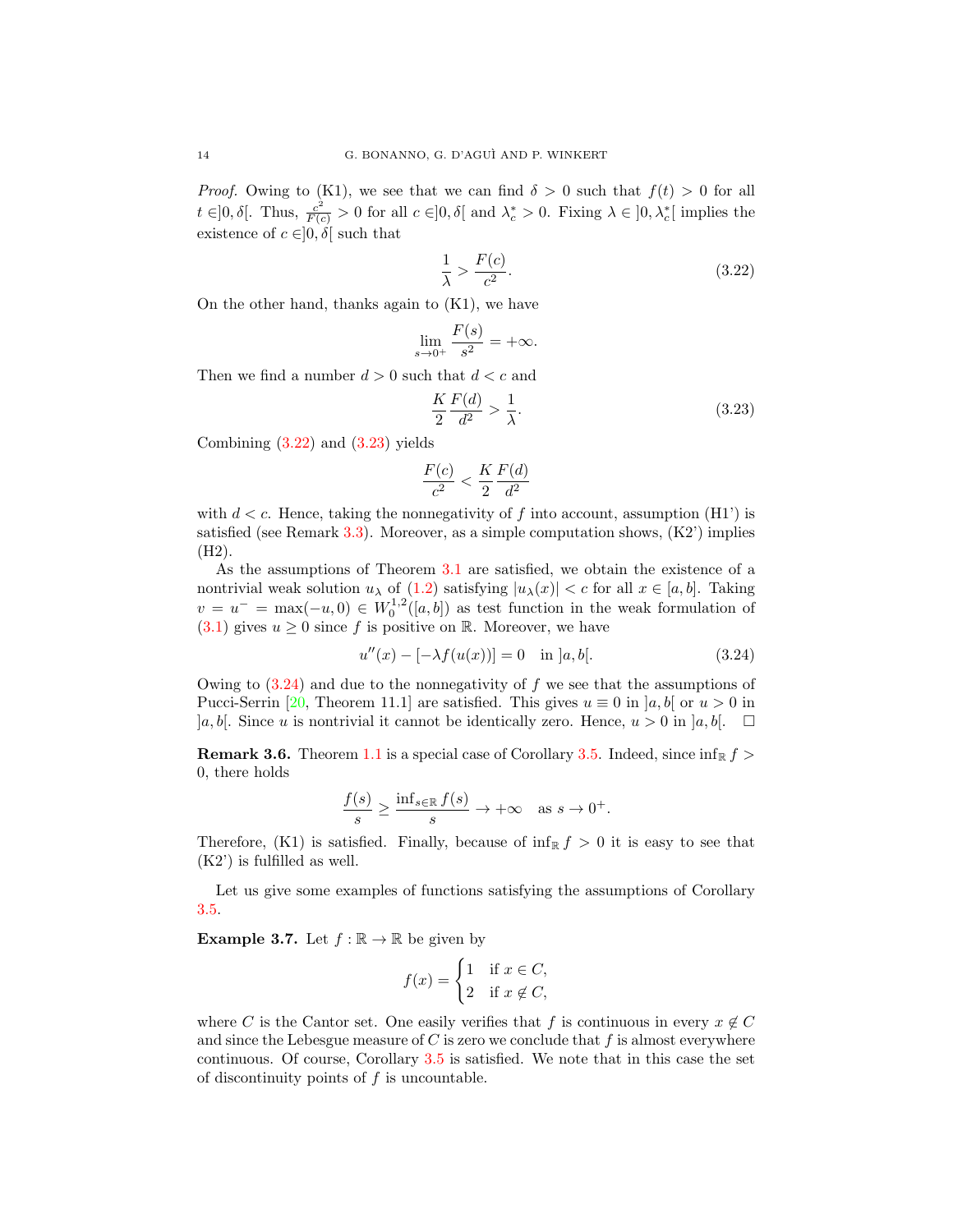<span id="page-14-10"></span>**Example 3.8.** Given  $f : \mathbb{R} \to \mathbb{R}$  defined by

$$
f(x) = \begin{cases} |x|^{\frac{1}{2}} & \text{if } x < 1, \\ e^x & \text{if } x \ge 1, \end{cases}
$$

it is easy to see that the hypotheses of Corollary [3.5](#page-12-0) are fulfilled.

## **ACKNOWLEDGEMENTS**

The first two authors have been partially supported by the Gruppo Nazionale per l'Analisi Matematica, la Probabilità e le loro Applicazioni (GNAMPA) of the Istituto Nazionale di Alta Matematica (INdAM) – project "Problemi differenziali non lineari con crescita non standard". Finally, the authors wish to thank the anonymous referee for his/her corrections and remarks that improved the paper considerably.

#### **REFERENCES**

- <span id="page-14-5"></span>[1] G. A. Afrouzi, S. Heidarkhani, Three solutions for a quasilinear boundary value problem, Nonlinear Anal. 69 (2008), no. 10, 3330–3336.
- <span id="page-14-4"></span>[2] G. Bonanno, A critical point theorem via the Ekeland variational principle, Nonlinear Anal. 75 (2012), no. 5, 2992–3007.
- <span id="page-14-6"></span>[3] G. Bonanno, S. M. Buccellato, Two point boundary value problems for the Sturm-Liouville equation with highly discontinuous nonlinearities, Taiwanese J. Math. 14 (2010), no. 5, 2059– 2072.
- <span id="page-14-3"></span>[4] G. Bonanno, P. Candito, Non-differentiable functionals and applications to elliptic problems with discontinuous nonlinearities, J. Differential Equations 244 (2008), no. 12, 3031-3059.
- <span id="page-14-18"></span>[5] G. Bonanno, G. D'Aguì, A Neumann boundary value problem for the SturmLiouville equation, Appl. Math. Comput. **208** (2009), no. 2, 318-327.
- <span id="page-14-7"></span>[6] G. Bonanno, A. Sciammetta, An existence result of one nontrivial solution for two point boundary value problems, Bull. Aust. Math. Soc. 84 (2011), no. 2, 288–299.
- <span id="page-14-14"></span>[7] G. Bonanno, P. Winkert, Multiplicity results to a class of variational-hemivariational inequalities, Topol. Methods Nonlinear Anal. 43 (2014), no. 2, 493–516.
- <span id="page-14-15"></span>[8] H. Brezis, "Analyse fonctionnelle", Masson, Paris, 1983.
- <span id="page-14-12"></span>[9] K. C. Chang, Variational methods for nondifferentiable functionals and their applications to partial differential equations, J. Math. Anal. Appl. 80 (1981), 102–129.
- <span id="page-14-11"></span>[10] F. H. Clarke, "Optimization and Nonsmooth Analysis", Classics in Applied Mathematics, vol. 5, SIAM, Philadelphia, 1990.
- <span id="page-14-17"></span>[11] E. De Giorgi, G. Buttazzo, G. Dal Maso, On the lower semicontinuity of certain integral functionals, Atti Accad. Naz. Lincei Rend. Cl. Sci. Fis. Mat. Natur. (8) 74 (1983), no. 5, 274–282.
- <span id="page-14-8"></span>[12] X. He, W. Ge, Existence of three solutions for a quasilinear two-point boundary value problem, Comput. Math. Appl. 45 (2003), no. 4-5, 765–769.
- <span id="page-14-9"></span>[13] J. Henderson, H. B. Thompson, *Existence of multiple solutions for second order boundary* value problems, J. Differential Equations  $166$  (2000), no. 2, 443-454.
- <span id="page-14-16"></span>[14] A. Kufner, O. John, S. Fučík, "Function spaces", Noordhoff International Publishing, Leyden; Academia, Prague, 1977.
- <span id="page-14-1"></span>[15] S. A. Marano, D. Motreanu, On a three critical points theorem for non-differentiable functions and applications to nonlinear boundary value problems, Nonlinear Anal. 48 (2002), 37–52.
- <span id="page-14-2"></span>[16] S. A. Marano, D. Motreanu, Infinitely many critical points of non-differentiable functions and applications to a Neumann type problem involving the p-Laplacian, J. Differential Equations 182 (2002), 108-120.
- <span id="page-14-0"></span>[17] D. Motreanu, P. D. Panagiotopoulos, "Minimax Theorems and Qualitative Properties of the Solutions of Hemivariational Inequalities," Nonconvex Optimization Applications, vol. 29, Kluwer, Dordrecht, 1998.
- <span id="page-14-13"></span>[18] D. Motreanu, V. Rădulescu, "Variational and non-variational methods in nonlinear analysis and boundary value problems", Kluwer Academic Publishers, Dordrecht, 2003.